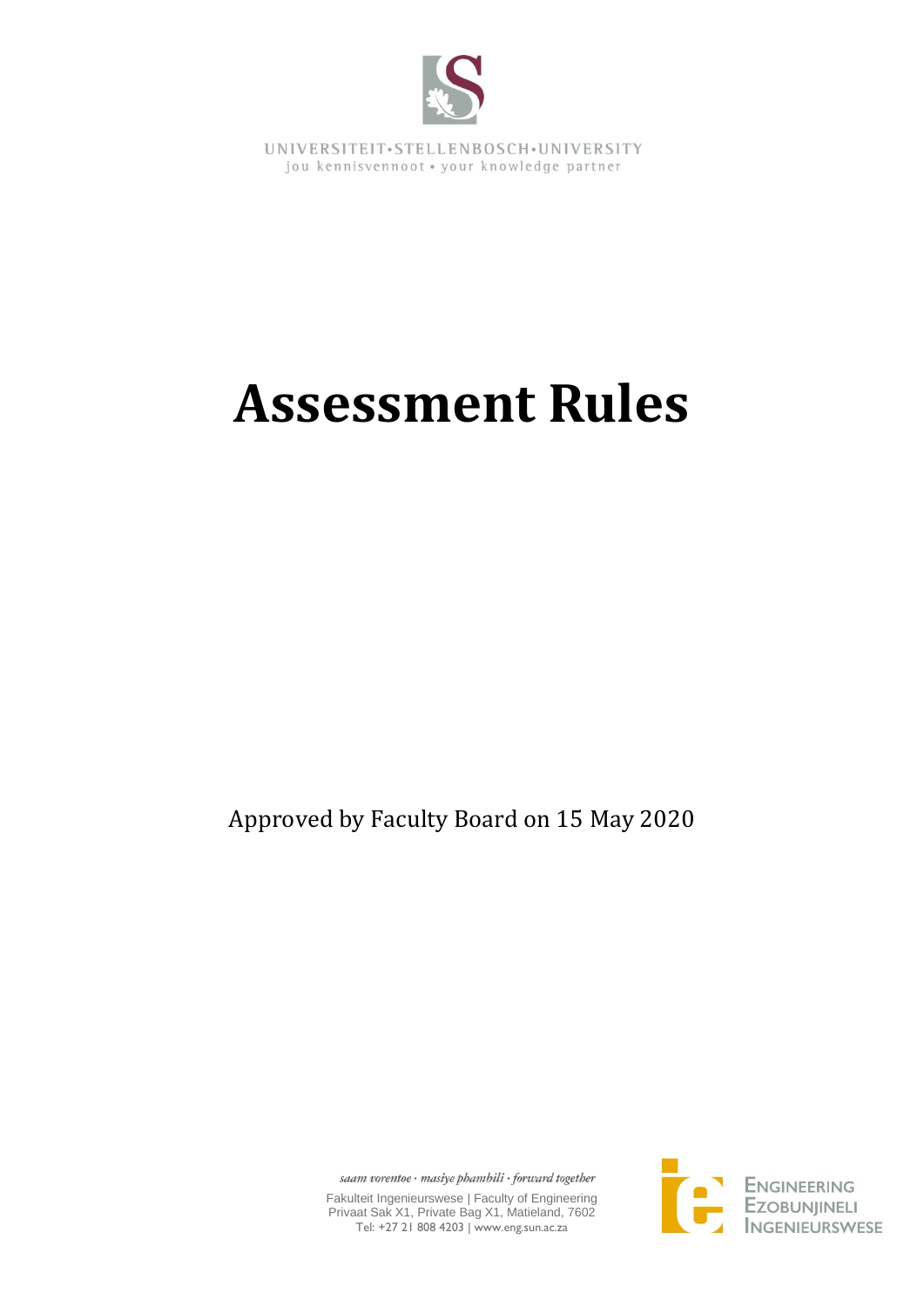# **Table of Contents**

| 2<br>2.1<br>2.2<br>2.3<br>2.4<br>2.5                                         |
|------------------------------------------------------------------------------|
|                                                                              |
|                                                                              |
|                                                                              |
|                                                                              |
|                                                                              |
|                                                                              |
|                                                                              |
| 2.6                                                                          |
| 2.7                                                                          |
| Assessment Methods Applicable to Undergraduate and Postgraduate<br>3         |
|                                                                              |
| 3.1                                                                          |
| 3.1.1                                                                        |
| 3.1.2                                                                        |
| 3.1.3                                                                        |
| 3.1.3.1                                                                      |
| 3.1.3.2                                                                      |
| 3.1.3.3                                                                      |
| 3.1.4                                                                        |
| 3.1.4.1                                                                      |
| 3.1.4.2<br>3.1.4.3                                                           |
| 3.1.5                                                                        |
| 3.1.5.1                                                                      |
| 3.1.5.2                                                                      |
| 3.1.5.3                                                                      |
| 3.1.5.4                                                                      |
| 3.1.6                                                                        |
| 3.1.6.1                                                                      |
| 3.1.6.2                                                                      |
| 3.1.6.3                                                                      |
| 3.1.7                                                                        |
| 3.1.8                                                                        |
| 3.1.9                                                                        |
| 3.1.10                                                                       |
| 3.1.11                                                                       |
| 3.1.12                                                                       |
| 3.1.13                                                                       |
| 3.1.14                                                                       |
| 3.1.15                                                                       |
| 3.1.16                                                                       |
| 3.1.17                                                                       |
| Applications for re-evaluation and recalculation of final marks 12<br>3.1.18 |
| 3.2                                                                          |
| 3.3                                                                          |
| ECSA Graduate Attributes and ECSA Knowledge Areas  13<br>4                   |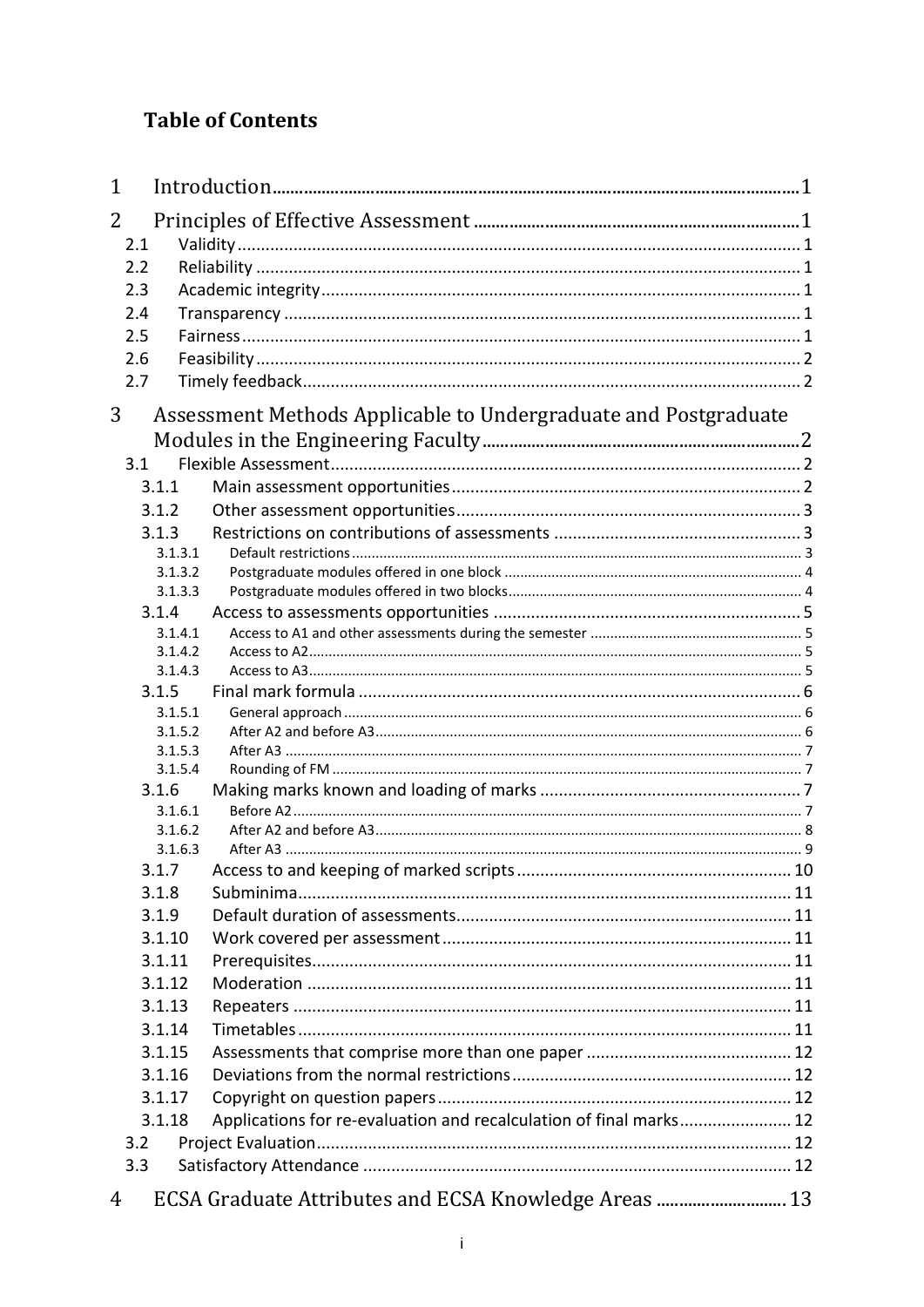| 4.1  |                                                                     |  |
|------|---------------------------------------------------------------------|--|
| 4.2  | General subminima and final mark maxima associated with GAs  13     |  |
| 4.3  |                                                                     |  |
| 4.4  |                                                                     |  |
| 4.5  | GAs assessed in multiple assessment opportunities in one module  14 |  |
| 4.6  |                                                                     |  |
| 5    |                                                                     |  |
| 6    |                                                                     |  |
| 7    |                                                                     |  |
| 7.1  |                                                                     |  |
| 7.2  |                                                                     |  |
| 7.3  |                                                                     |  |
| 7.4  |                                                                     |  |
| 7.5  |                                                                     |  |
| 7.6  |                                                                     |  |
| 7.7  |                                                                     |  |
| 8    | Closely Related PGDip (Eng) and MEng (Struct) Modules 19            |  |
| 9    |                                                                     |  |
| 10   | Responsibilities Regarding the Implementation of the Assessment     |  |
|      |                                                                     |  |
| 10.1 |                                                                     |  |
| 10.2 |                                                                     |  |
| 10.3 |                                                                     |  |
| 10.4 | Responsibilities of the Departmental Programme Coordinator  22      |  |
| 10.5 |                                                                     |  |
| 11   |                                                                     |  |
| 12   |                                                                     |  |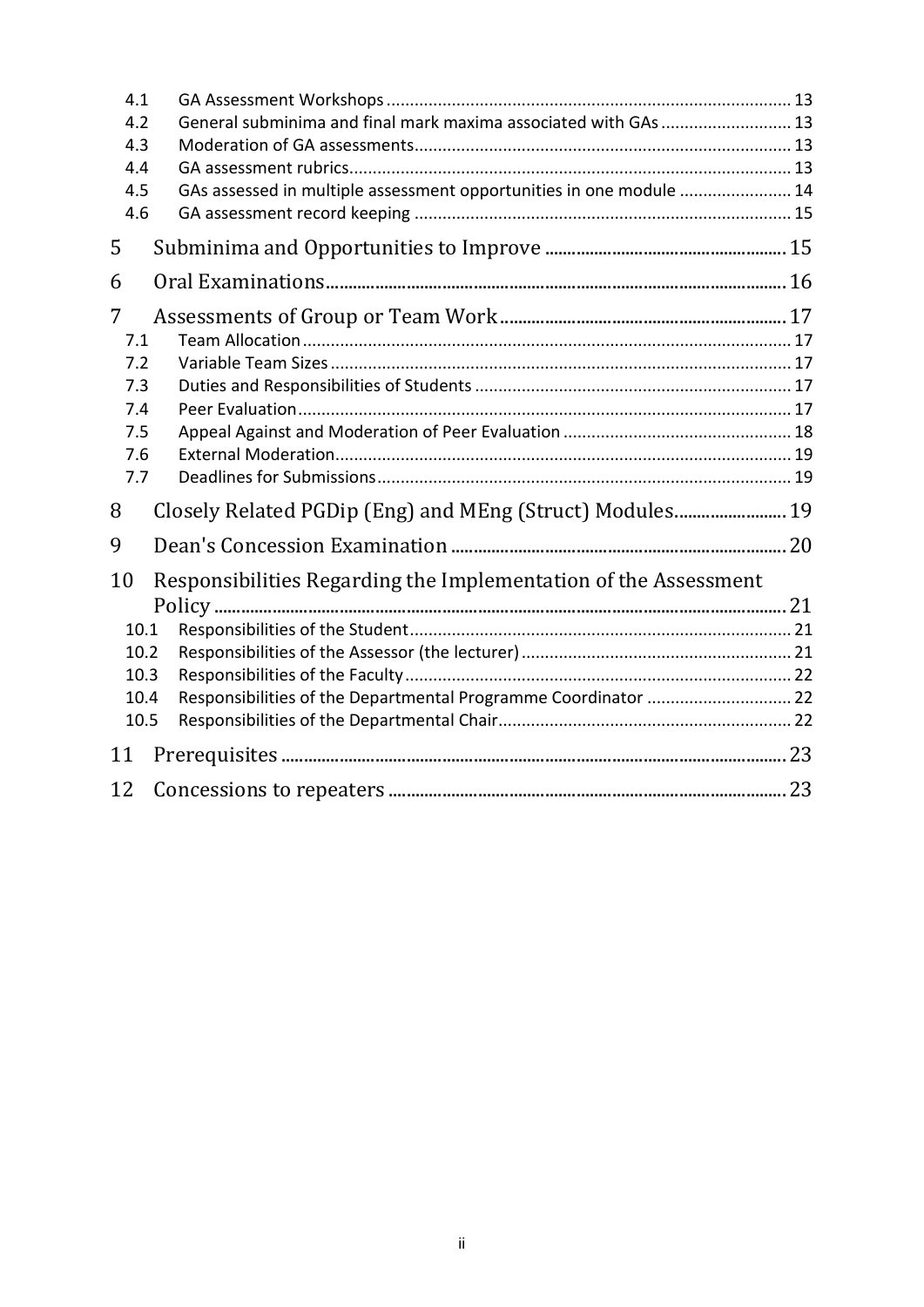# <span id="page-3-0"></span>**1 Introduction**

The assessment rules of the Engineering Faculty have been formulated according to the guidelines given in "Assessment Policy and Practices at Stellenbosch University", Revision: 2011. The Engineering Faculty accepts and subscribes to this policy.

This document describes assessment in the Engineering Faculty and describes in particular the actions taken to ensure that the assessment in the Faculty meets the needs and requirements of the policy. Further, it provides the basis for the training and sensitisation of lecturers to ensure that the graduates meet the minimum requirements. At the same time, lecturers must not have excessive expectations of students. This document therefore aims to ensure that assessment in the Engineering Faculty is **valid, reliable and justifiable**. This document must be read with the Rules for Internal and External Moderation of the Engineering Faculty.

# <span id="page-3-1"></span>**2 Principles of Effective Assessment**

The Faculty strives to actively apply the following principles for effective assessment, as described in the institutional assessment policy, and to guide lecturers as assessors to be able to do so.

# <span id="page-3-2"></span>**2.1 Validity**

The assessment measures, what it was intended to measure, and the deductions and actions that are based on the assessment results are appropriate and accurate.

# <span id="page-3-3"></span>**2.2 Reliability**

The results of the assessment tasks or opportunities are repeatable in different contexts.

# <span id="page-3-4"></span>**2.3 Academic integrity**

As far as possible, the necessary procedures are in existence to avoid, detect and deal with dishonesty. This implies that all those involved are fully informed of the Senate regulations in this regard.

# <span id="page-3-5"></span>**2.4 Transparency**

Information on assessment is made known to the students. This includes information on the reasons for the assessment, when it will take place, the methods that will be used, the criteria according to which it will be measured, the manner in which the final mark will be calculated and any environment-specific appeal mechanisms, in addition to those contained in the Calendar Part 1 and Part 11.

# <span id="page-3-6"></span>**2.5 Fairness**

Assessment systems are equitable in that all students are treated fairly, without prejudice and with the necessary assistance to overcome inability or handicaps.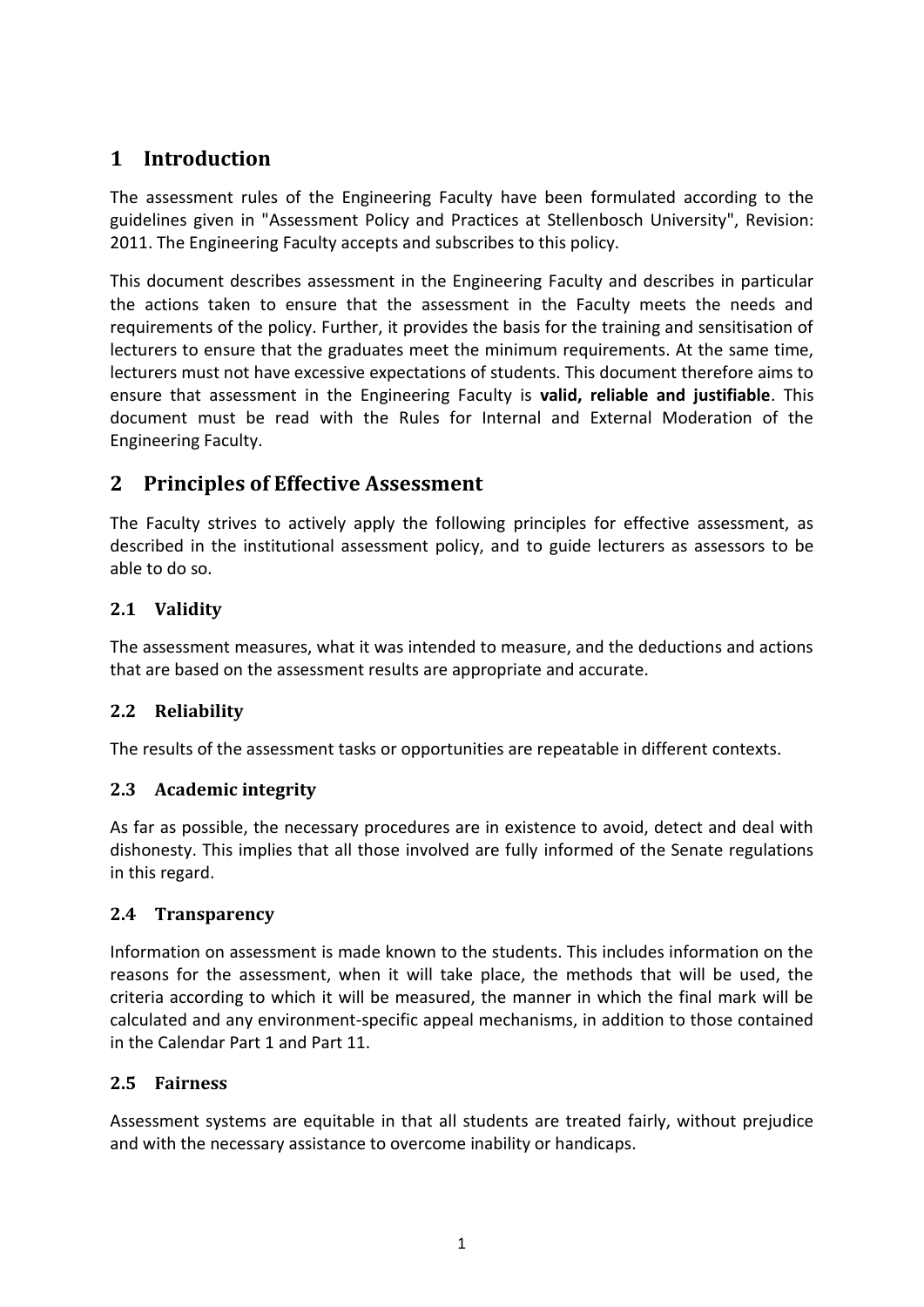# <span id="page-4-0"></span>**2.6 Feasibility**

The costs and practical implications of the assessment process are reasonable within the context and the purpose of the assessment.

# <span id="page-4-1"></span>**2.7 Timely feedback**

Lecturers provide timely feedback on formative, and where possible, summative assessment tasks. The feedback enables the students to identify the sections that have been completed satisfactorily and to clearly know which sections require further study.

# <span id="page-4-2"></span>**3 Assessment Methods Applicable to Undergraduate and Postgraduate Modules in the Engineering Faculty**

It is the aim of the Faculty to implement Flexible Assessment in all modules for which it is suitable, and that it would be the default method of assessment. The Faculty also uses Project Evaluation and Satisfactory Attendance where Flexible Assessment is not appropriate. The traditional Examination system is used in some modules that are also, or exclusively, used in programmes other than the Faculty's programmes.

It is important to note that in the Engineering Faculty all module frameworks<sup>1</sup> have to be approved before the start of the semester by the programme co-ordinator. The module framework specifies the details of how the assessment will be performed in the module and how each component of the assessment will contribute to the final mark. This includes the *a priori* identification of assessments in which subminima will apply.

# <span id="page-4-3"></span>**3.1 Flexible Assessment**

The Faculty's formulation entails the following:

# <span id="page-4-4"></span>3.1.1 Main assessment opportunities

Three formal assessment opportunities are scheduled, that is the first main assessment opportunity (A1) in the period of the mid-semester test week, the second main assessment opportunity (A2) in the period of the first examinations and the third main assessment opportunity (A3) in the period of the second examinations.

Except for the Dean's Concession Examinations (refer to Section [8\)](#page-21-2), no further assessment opportunities will be provided to replace A1, A2 or A3, irrespective of a student's circumstances.

Students are strongly encouraged to write both A1 and A2 because:

- $\geq$  A1 has important formative value, such as the feedback students obtain about their mastering of the work presented in the preceding term, before having to apply that knowledge in the following term;
- $\geq$  Students forego a supplementary assessment when not writing A1 or A2, which would result in these student failing the module if they are, for example, sick during A3;
- $\triangleright$  Little can be lost by writing A1 (versus much gained by writing A1) because a low A1 mark will not preclude access to A3; and

<sup>&</sup>lt;sup>1</sup> Sometimes referred to a "study guide"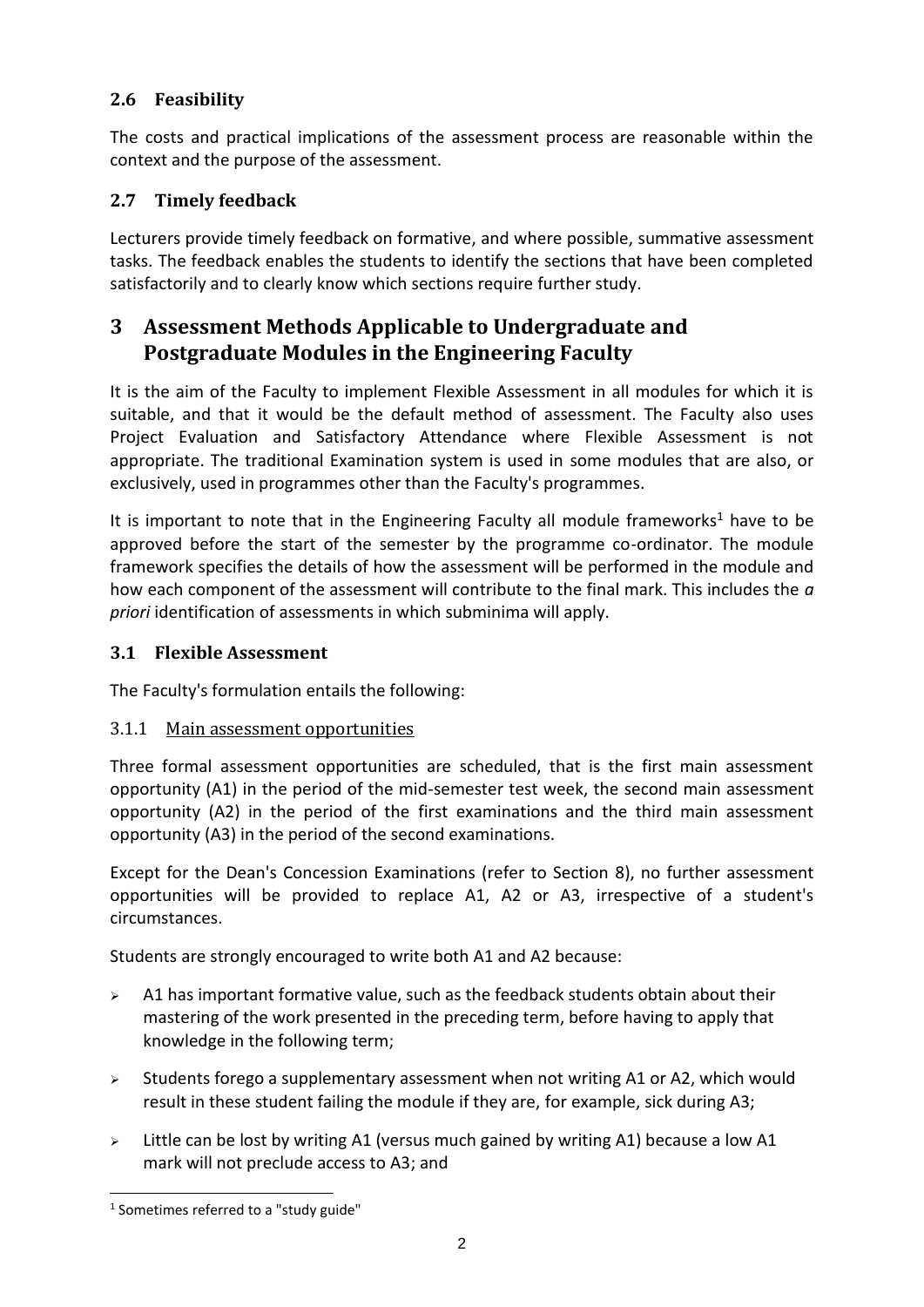$\geq$  Final year students who write any A3 in the second semester will not be able to graduate in December of that year.

#### <span id="page-5-0"></span>3.1.2 Other assessment opportunities

Further assessment opportunities are scheduled ad hoc, as required by the nature of the module (e.g. laboratory practicals, assignments and tutorial tests). These assessments are used to determine a "semester mark" (SM) and must, where possible, be done during the module's contact periods. The composition of the SM must be made known in the module framework at the start of the semester. The results of the first assessment included in the SM must be made known within the first five weeks of the semester.

Assignments and assessments associated with tutorials are compulsory unless stated otherwise in the module framework or these rules. To avoid the requirements to submit medical certificates or proof of leave approved by the Registrar, when typically 10 or more such assessments are given in a semester module, the following applies:

- $\triangleright$  A mark of 0 will be awarded when a student does not do any of these assessments and no excuses (whether for medical, sport or any other reason) will be considered; and
- $\geq$  Each student's two lowest marks for these assessments will be omitted from the calculation of the semester mark.

Submission of medical certificates or proof of leave approved by the Registrar:

- $\triangleright$  Are normally not required for formative assessments where no marks are awarded; but
- $\triangleright$  May be required for assessments during the semester where outcomes are assessed that are not assessed in A1, A2 or A3 (e.g. for laboratory practicals);
- ➢ Subject to reasonable measures being provided for students who cannot afford to obtain medical certificates.

# <span id="page-5-1"></span>3.1.3 Restrictions on contributions of assessments

#### <span id="page-5-2"></span>*3.1.3.1 Default restrictions*

The formulas in Section [3.1.5](#page-8-0) use  $w_{\text{sm}}$ ,  $w_{\text{A1}}$  and  $w_{\text{A2}}$  to represent the weighting factors for the composition of the final mark (FM), determined as dictated by the nature of each module. The weighting factors that are going to be used must be given in the module framework.

In all cases:  $w_{sm}$ + $w_{A1}$ + $w_{A2}$ =1

W<sub>sm</sub>:

- $\triangleright$  w<sub>sm</sub>  $\leq$  0.2 if it is composed of formative assessments (typically in less controlled circumstances that do not ensure that students' own word is assessed)
- $\triangleright$  Any single assessment included in w<sub>sm</sub> may make a contribution to FM of not more than 0.5.

 $W_{A1}$ :

 $\triangleright$  For first semester modules of the first year:  $w_{A1} \leq 0.3$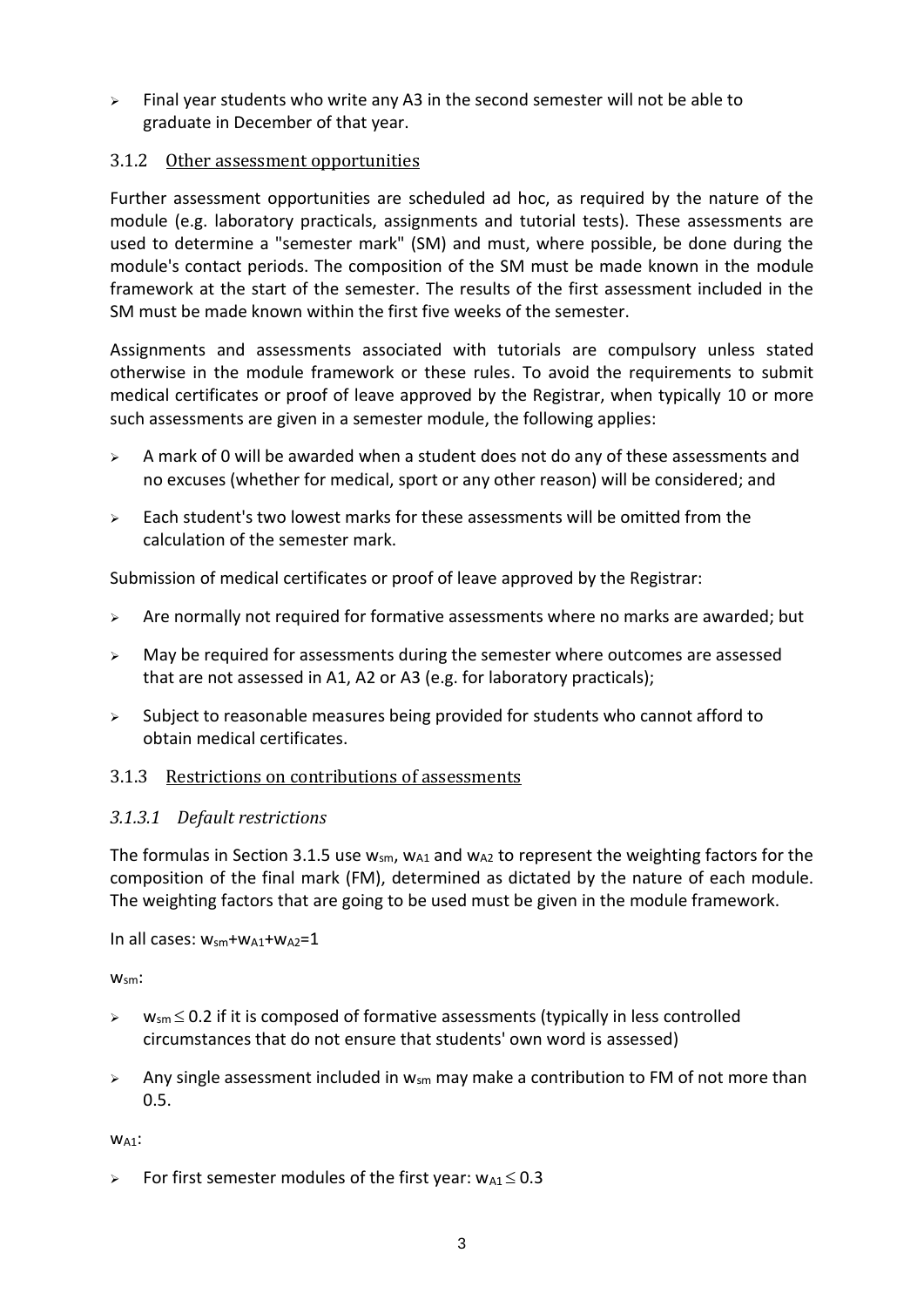- $\triangleright$  For second semester modules of the first year:  $w_{A1} \le 0.35$
- > For second and later years of study:  $0.25 \le w_{A1} \le \text{minimum}(0.4, w_{A2} 5%)$

W<sub>A2</sub>:

 $\triangleright$  0.4  $\leq$  W<sub>A2</sub>  $\leq$  0.6

Lecturers are encouraged, when selecting  $w_{A1}$ , to keep in mind that in general A1 is written under considerable time pressure and that it is normally restricted to two hours. Together with this, particularly when  $w_{A1}$  exceeds 0.5, lecturers are encouraged to assess as much of the semester's work as is practical during A2.

Typical values for the weights are:  $[w_{sm} = 0.15; w_{A1} = 0.35; w_{A2} = 0.5]$ ,  $[w_{sm} = 0.1; w_{A1} = 0.4;$  $w_{A2} = 0.5$ ] and  $[w_{sm} = 0.1; w_{A1} = 0.3; w_{A2} = 0.6]$ .

#### <span id="page-6-0"></span>*3.1.3.2 Postgraduate modules offered in one block*

For postgraduate modules that is offered in one contact block (typically one week for a 15 credit module), only a semester mark is used (i.e.  $w_{\rm sm} = 1$ ;  $w_{\rm A1} = 0$ ;  $w_{\rm A2} = 0$ ) and the following restrictions apply:

- $\triangleright$  Some assignments may be given before the contact block, based on pre-reading and self-study. These assignments, for a 15 credit module, would typically require 0 to 30 hours of work and contribute 0% to 15% of the SM.
- $\triangleright$  Formative assessments during the contact block, using group and/or individual work, that contribute 20% to 30% of the SM.
- $\geq$  One or more assignments after the contact block. These assignments, for a 15-credit module, would typically require 60 to 90 hours of work and will contribute the remainder of the SM.

The total assessment time should be commensurate with the credits and contact time. For example, for a typical 15 credit module (with 10 notional hours per credit, as per SAQA and ECSA): if the module uses a contact block of one week, which requires 60 hours of work (contact and formative assessments), the assessments outside the block should require 90 hours in total of the student.

#### <span id="page-6-1"></span>*3.1.3.3 Postgraduate modules offered in two blocks*

This section applies to postgraduate modules that use two contact blocks, each typically two or three days, separated by a few weeks. Two approaches are approved:

In the first approach, these modules use the approach given above for modules that use one block, but with some of the work there assigned to the post-block assignments, here allocated to assignments between the blocks.

In the second approach, the default restrictions to the contributions (Section [3.1.3.1\)](#page-5-2) apply and the following approach is used:

➢ Optional: small assignments before the first contact block, based on pre-reading and self-study. These assignments, for a 15 credit module, would typically contribute less than 10% to the SM.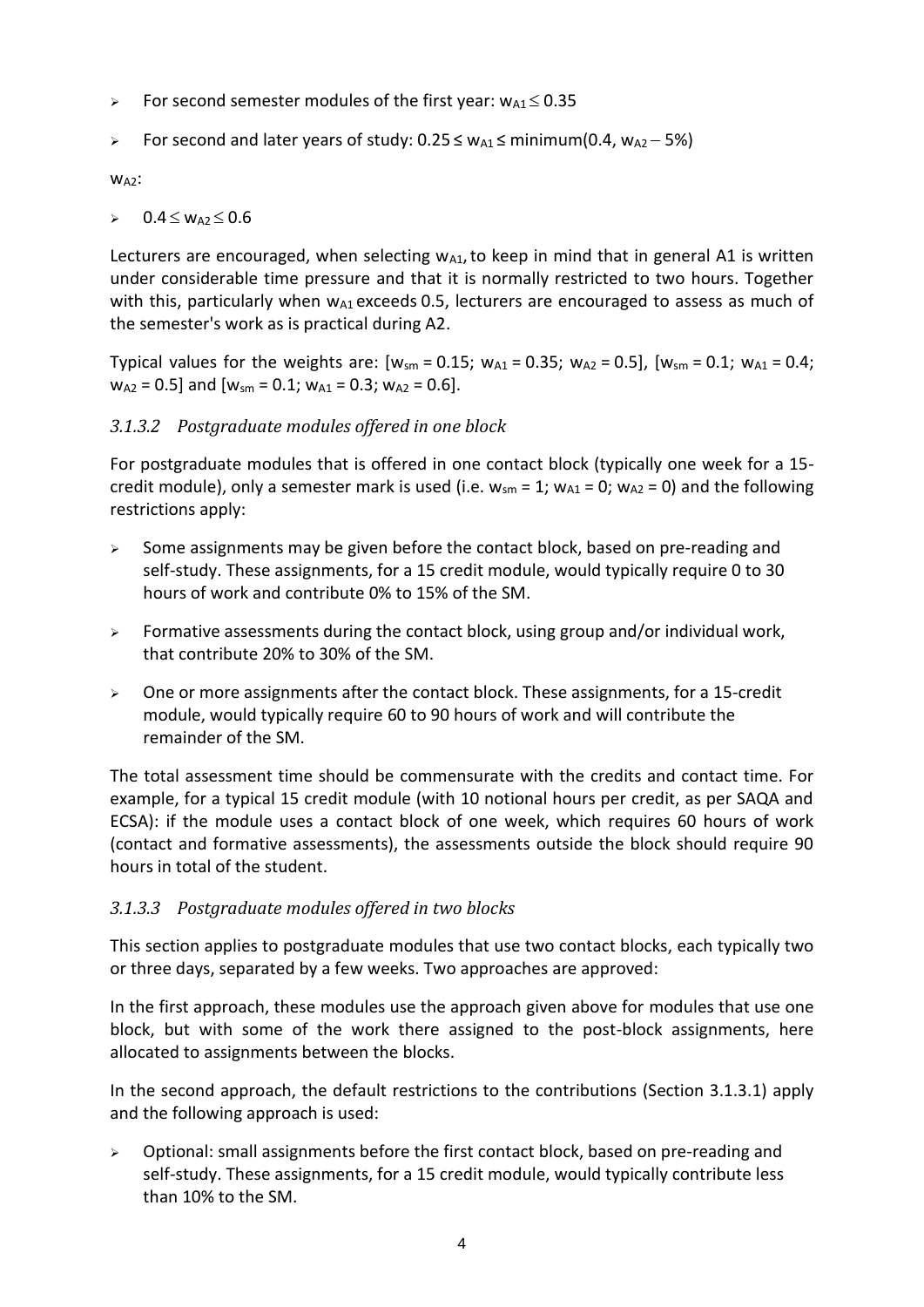- $\triangleright$  Formative assessments during the contact blocks, using group and/or individual work, that contribute the remainder of the SM.
- ➢ One summative assessment (a test or a project-type assignment) that is completed at the start of the second block. This assessment will be considered to be A1.
- $\triangleright$  One summative assessment (a test or a project-type assignment) after the second block. This assessment will be considered to be A2.

#### <span id="page-7-1"></span><span id="page-7-0"></span>3.1.4 Access to assessments opportunities

#### *3.1.4.1 Access to A1 and other assessments during the semester*

All students registered for the module have access to A1. Writing A1 is strongly recommended (please refer t[o 3.1.1\)](#page-4-4), but not compulsory.

Requirements for access to other assessments during the semester are given in the module framework.

#### <span id="page-7-2"></span>*3.1.4.2 Access to A2*

All students that meet all the subminima applicable to the semester's assessments (if any) have access to A2.

A2 is not compulsory, except for students who did not write A1. Students who are eligible to write A2 are allowed to choose not to write A2 and then automatically gain access to A3. Students are strongly encouraged to write A2 for the reasons given in Section [3.1.1.](#page-4-4)

#### <span id="page-7-3"></span>*3.1.4.3 Access to A3*

The notice to students that have access to A3 must be given by loading the appropriate code with the final marks on the central marks system (as described in Section [3.1.6.2\)](#page-10-0).

The following students have access to A3:

- $\triangleright$  All students that wrote A2, but not A1;
- ➢ All students that wrote A1 and had access to A2, but did not write A2; and
- ➢ All students that wrote A1 and A2 and thereby obtained a final mark of FM < 50, unless affected by one of the exceptions below (to confirm: students who would have passed after A2, but who did not meet the subminimum on A2, may write A3 to meet the subminimum; also students with a final mark of less than 40 after A2 may write A3).

Exceptions to granting access:

- $\geq$  Students that would have passed the module, but was prevented by a subminimum that could not be met in A3 (for example a subminimum during the semester, such as a compulsory practical or a project);
- $\triangleright$  Exceptions stated in the module framework, after approval by the Programme Committee.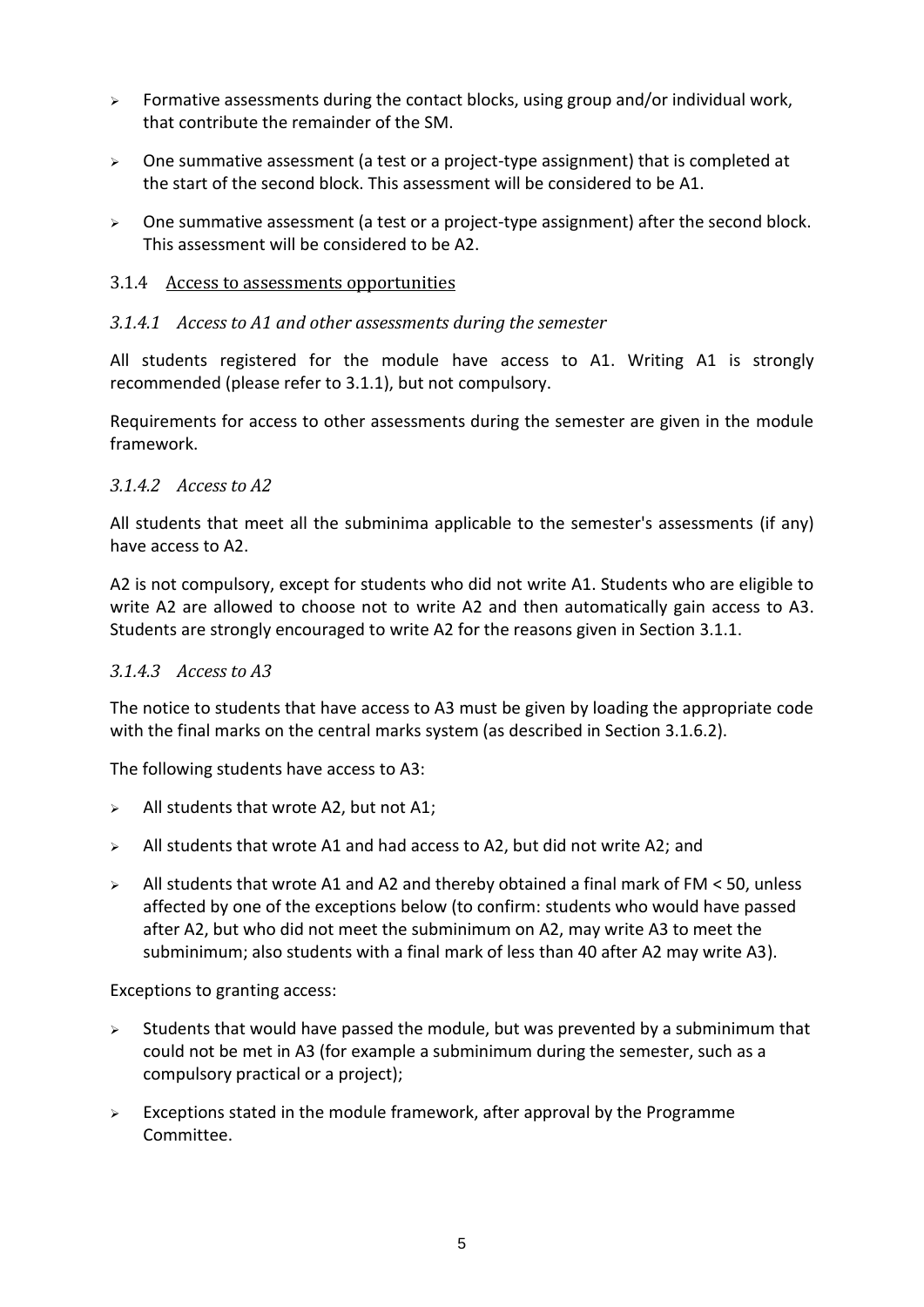#### <span id="page-8-0"></span>3.1.5 Final mark formula

#### <span id="page-8-1"></span>*3.1.5.1 General approach*

If a student enters the venue of one of the main assessments, he/she is deemed to have made use of that assessment opportunity and a mark will be assigned to the student for that opportunity.

In the following formulas  $w_{sm}$ ,  $w_{A1}$  and  $w_{A2}$  represent the weighting factors for the composition of the final mark (FM). Refer to Section [3.1.3](#page-5-1) for restrictions on the weighting factors. SM, A1, A2 and A3 represent the respective marks (each out of 100) that were achieved for the semester mark and the three main assessments.

The approach for calculating the final mark is (the step-for-step procedures to implement the approach follow thereafter):

- $\triangleright$  Students who have not written at least two of the three main assessments (A1, A2 and A3) are awarded a final result of "Module Incomplete".
- $\triangleright$  Students must achieve at least 40 in either A2 or A3 to pass.
- $\triangleright$  For students who wrote A1 and A2, but not A3, the final mark before rounding is given by: FM= $w_{5m}$  SM +  $w_{A1}$  A1 +  $w_{A2}$  A2, with  $w_{5m}$ + $w_{A1}$ + $w_{A2}$ =1.
- $\triangleright$  For students who wrote A1 and A3, but not A2, the final mark before rounding is calculated using the above formula, except that A3 is used instead of A2. The weighting factors are not adjusted.
- $\geq$  For students who did not write A1, but wrote A2 and A3, the SM's weight is retained, while A2 and A3 are given the same weight in the final mark before rounding.
- $\geq$  For students who wrote A1, A2 and A3, A3 is used where it makes the most favourable contribution. FM may not exceed 50, but FM may not be reduced by taking A3 into account. This means that the three abovementioned final mark formulae (A1 with A2, A1 with A3 and A2 with A3) are applied and the highest result is used as final mark before rounding, except that FM is limited to 50 or less.

#### <span id="page-8-2"></span>*3.1.5.2 After A2 and before A3*

| When used                    | <b>FMp formulas</b>                        | <b>FMp</b> if<br>$(A2 \ge 40)$ and all<br>other subminima are<br>met | <b>FMp if any</b><br>subminimum is not<br>met |
|------------------------------|--------------------------------------------|----------------------------------------------------------------------|-----------------------------------------------|
| A1 and A2 written            | $FMp1 = w_{sm} SM + w_{A1} A1 + w_{A2} A2$ | $FMp = FMp1$                                                         | $FMp = min(45, FMp1)$                         |
| Neither A1 nor A2<br>written |                                            | no FM                                                                | no FM                                         |

Refer to Section [3.1.5.4](#page-9-1) for rounding of FMp to determine FM.

Refer to Section [3.1.4.3](#page-7-3) for decisions about access to A3.

Refer to Section [3.1.6](#page-9-2) for the loading of marks.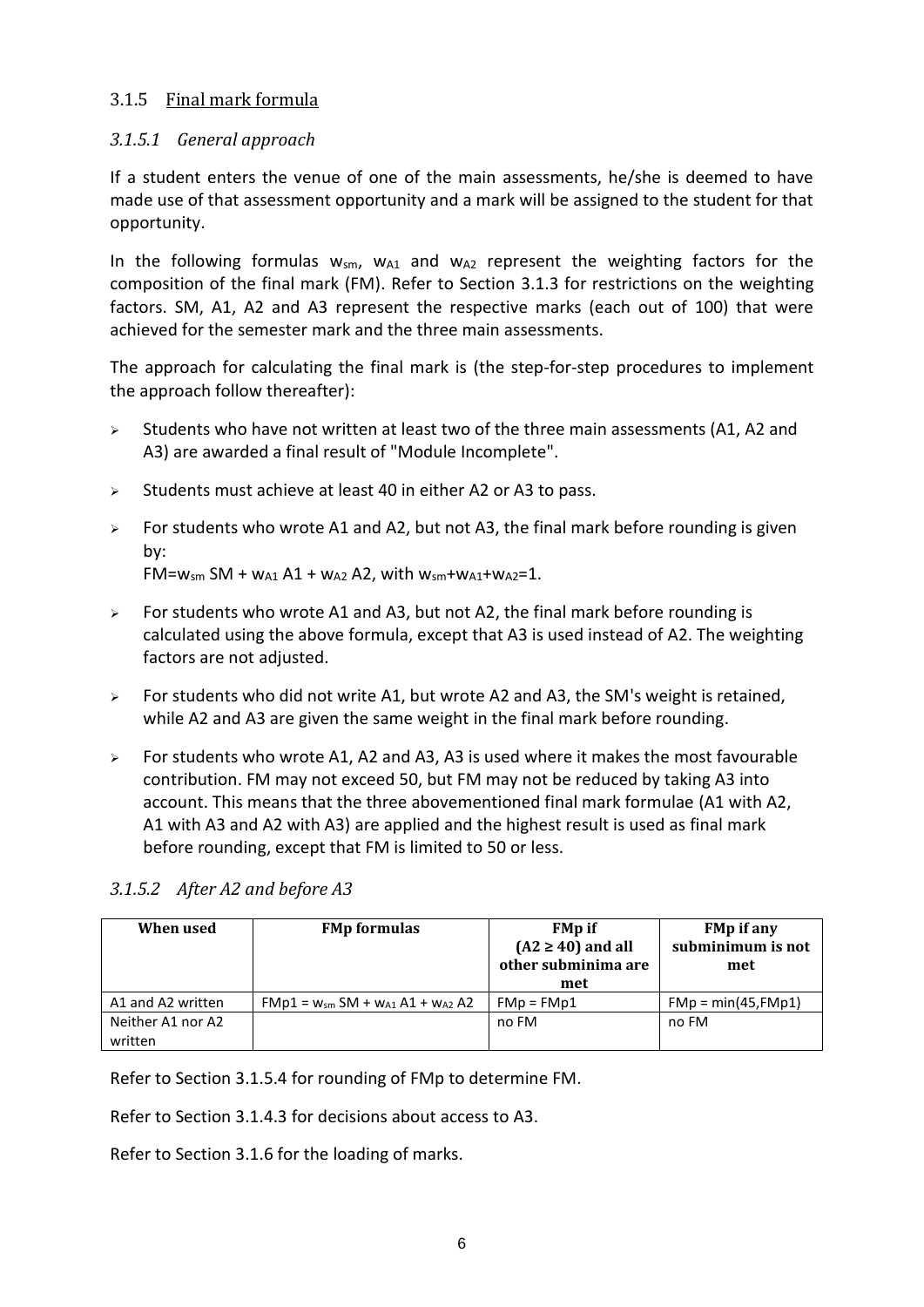#### <span id="page-9-0"></span>*3.1.5.3 After A3*

| When used          | <b>FMp formulas</b>                        | <b>FMp</b> if<br>$(A2 \ge 40 \text{ or } A3 \ge$<br>40) and all other<br>subminima are | <b>FMp if any</b><br>subminimum is not<br>met |
|--------------------|--------------------------------------------|----------------------------------------------------------------------------------------|-----------------------------------------------|
|                    |                                            | met                                                                                    |                                               |
| $A1$ , A2 and A3   | $FMp1 = w_{sm} SM + w_{A1} A1 + w_{A2} A2$ | $FMp = min(50,$                                                                        | $FMp = min(45,$                               |
| written            | $FMp2 = w_{sm} SM + (1-w_{sm})(A2 + A3)/2$ | FMpmx)**                                                                               | FMpmx)                                        |
|                    | $FMp3 = w_{sm} SM + w_{A1} A1 + w_{A2} A3$ |                                                                                        |                                               |
|                    | FMpmx=max(FMp1,FMp2,FMp3)                  |                                                                                        |                                               |
| A2 and A3 written, | $FMp2 = w_{sm} SM + (1-w_{sm})(A2 + A3)/2$ | $FMp = FMp2$                                                                           | $FMp = min(45, FMp2)$                         |
| but not A1*        |                                            |                                                                                        |                                               |
| A1 and A3 written, | $FMp3 = w_{sm} SM + w_{A1} A1 + w_{A2} A3$ | $FMp = FMp3$                                                                           | $FMp = min(45, FMp3)$                         |
| but not A2*        |                                            |                                                                                        |                                               |
| A1 and A2 written, | FM calculated after A2 is retained         | FM calculated after                                                                    | FM calculated after A2                        |
| but not A3, even   |                                            | A2 is retained                                                                         | is retained                                   |
| though student     |                                            |                                                                                        |                                               |
| had access to A3   |                                            |                                                                                        |                                               |
| Fewer than two of  |                                            | no FM                                                                                  | no FM                                         |
| $A1, A2$ and $A3$  |                                            |                                                                                        |                                               |
| written            |                                            |                                                                                        |                                               |

\* In a calculation, 0 can be assigned to the missing assessment and the FM can further be calculated as if the students have written all three main assessments.

\*\* Also for students who had to write A3 because they did not meet a subminimum on A2.

Refer to Section [3.1.5.4](#page-9-1) for rounding of FMp to determine FM.

Refer to Section [3.1.6](#page-9-2) for the loading of marks.

#### <span id="page-9-1"></span>*3.1.5.4 Rounding of FM*

FMp is normally rounded as follows to determine FM:

| When used                        | FM                                                                            |
|----------------------------------|-------------------------------------------------------------------------------|
| $FMp=74$                         | Assessor(s) and internal moderator(s) discuss and award either FM=75 or FM=73 |
| FMp $\geq$ 50, but FMp $\neq$ 74 | $FM = FMp$ , rounded to an integer                                            |
| $42.5 \leq$ FMp $< 50$           | $FM = 45$                                                                     |
| $40 \leq$ FMp $< 42.5$           | $FM = 40$                                                                     |
| FMp < 40                         | $FM = minimum(FMp, 35)$ , rounded to an integer                               |

#### <span id="page-9-2"></span>3.1.6 Making marks known and loading of marks

Final marks may not be revealed directly to students, bursary companies, parents or other third parties by lecturers or departments, as is customary for all forms of assessment. Therefore the results of A2 and A3 are not made known to students.

#### <span id="page-9-3"></span>*3.1.6.1 Before A2*

- ➢ The marks achieved in A1 are normally made known, using SUNLearn or a similar means, within three weeks of the assessment.
- ➢ The semester mark (SM) must be made known to the students, using SUNLearn or a similar means, at least five days (excluding Sundays) before A2, but not necessarily before the last day on which class marks are made known.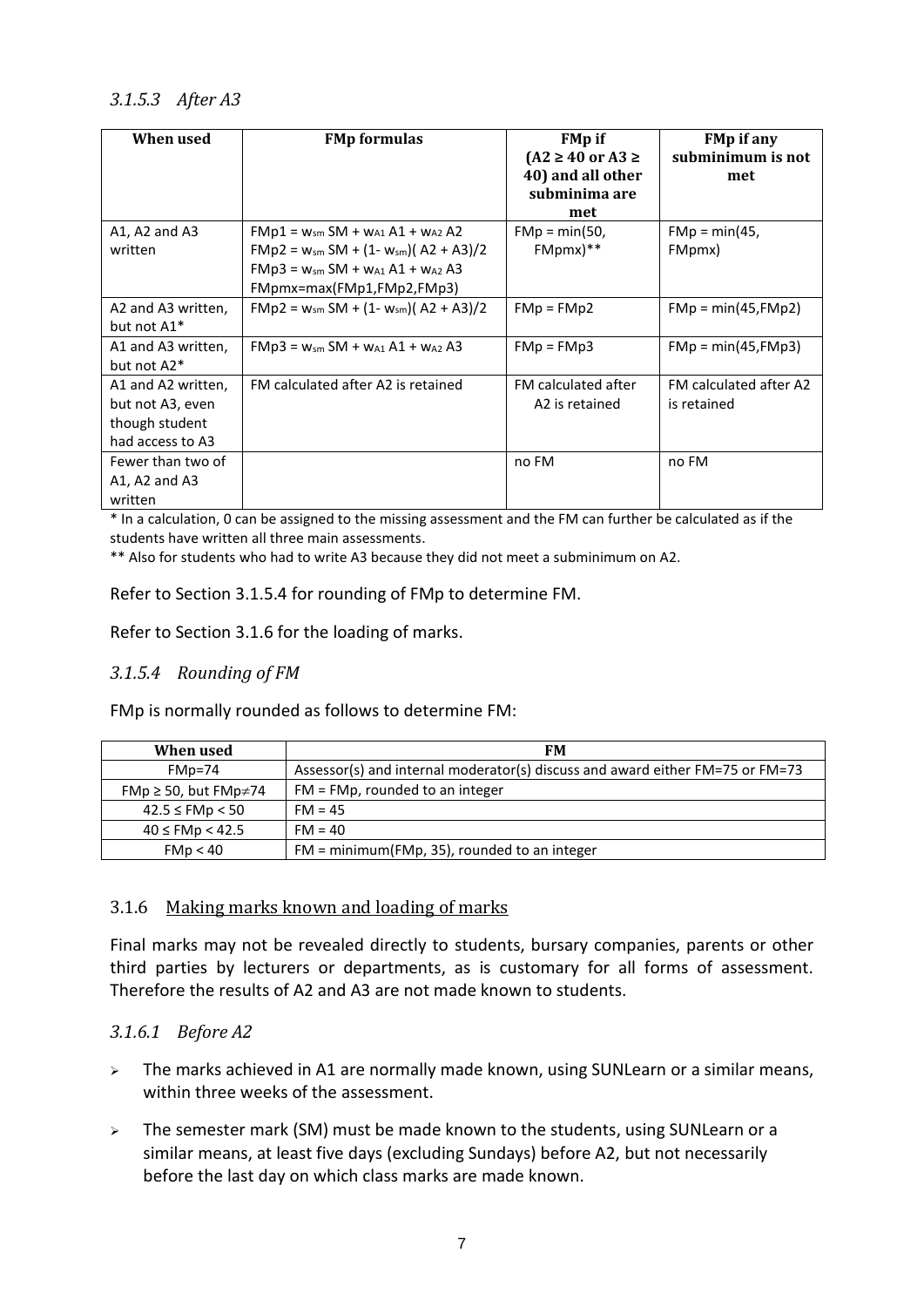- $\geq$  SM is not loaded on the central marks system.
- $\geq$  A1 is loaded on the central marks system as an early assessment mark.

#### <span id="page-10-0"></span>*3.1.6.2 After A2 and before A3*

Please refer to Section [3.1.4.3](#page-7-3) for determining access to A3, Section [3.1.5.2](#page-8-2) for the calculation of the final mark (FM) and Section [3.1.7](#page-12-0) for students' access to the marked scripts.

The marks of A2 are made known only for students that had not written A1, through SUNLearn or a similar way. A2's marks for other students are not made known to students<sup>2</sup>. (Recommendation: include a reference to this paragraph in the notice with A2's marks and a note that lecturers will not answer any enquiries about A2's marks).

Due date: The results below must be loaded and finalised on the central marks system, as soon as is reasonably possible, but not later than:

- $\triangleright$  preferably five, but not less than three, days (excluding Sundays and public holidays) before A3; and
- $\geq$  the last day by which final marks for the first examination opportunities have to be loaded.

The results must be marked as final on the mark system, after loading the marks and codes, so that students can have access to their results using the normal channels (e.g. through my.sun.ac.za). Note that students that have outstanding balances on their student accounts cannot see their final marks on the web portal, but they will be able to see whether they have access to A3.

The results are loaded by means of a CSV file, in which three columns are provided: student number, final mark and code number. The final marks and code numbers are determined as follows:

<sup>&</sup>lt;sup>2</sup> Since final marks may not be made known by departments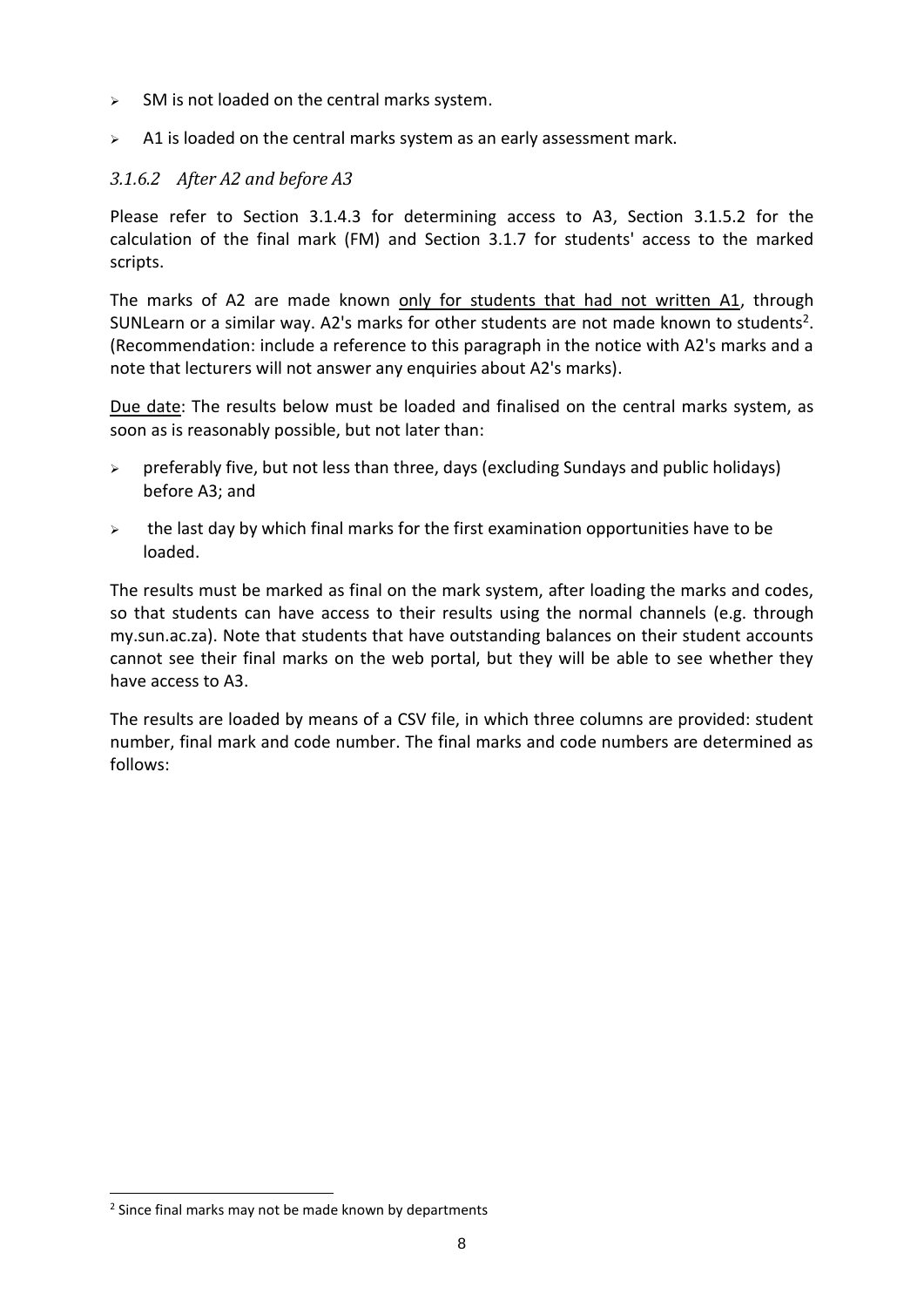| When used                                                                                                      | <b>Allowable FM</b><br>(calculated<br>according<br>to 3.1.5.4) | Code number                                                | <b>Comment on</b><br>student's record |
|----------------------------------------------------------------------------------------------------------------|----------------------------------------------------------------|------------------------------------------------------------|---------------------------------------|
| Student passes after A2 (written both<br>$A1$ and $A2$ )                                                       | $FM \geq 50$                                                   | no code loaded;<br>system creates<br>code<br>automatically | "Pass" or "Pass with<br>distinction"  |
| Student has 0 <fm≤45 (written<br="" a2="" after="">both A1 and A2) and granted access to<br/>A3</fm≤45>        | $0$ <fm<math>\leq45</fm<math>                                  | 78                                                         | <b>Further assessments</b><br>allowed |
| Student has 0 <fm≤45 (written<br="" a2="" after="">both A1 and A2) and does not have<br/>access to A3*</fm≤45> | $0$ <fm<math>\leq45<sup>3</sup></fm<math>                      | 60                                                         | Fail                                  |
| Student did not write A1, but had access<br>to and wrote A2                                                    | 0 (indicates no FM<br>loaded)                                  | 78                                                         | <b>Further assessments</b><br>allowed |
| Student wrote A1 and had access to A2,<br>but did not write A2, and has access to<br>A3                        | 0 (indicates no FM<br>loaded)                                  | 78                                                         | <b>Further assessments</b><br>allowed |
| Student does not have access to A3, and<br>has written neither A1 nor A2                                       | 0 (indicates no FM<br>loaded)                                  | 26                                                         | Module incomplete                     |

\* For example, due to not meeting a subminimum during the semester, which cannot be met in A3

#### <span id="page-11-0"></span>*3.1.6.3 After A3*

The marks of A3 are not made known to students. Please refer to Section [3.1.7](#page-12-0) for students' access to the marked scripts.

The results below must be loaded on the central marks system, as soon as is reasonably possible, but not later than the last day by which final marks for the second examination opportunities have to be loaded.

The Faculty Administrator must be requested to open the marks list for the module. Only the results of students that had access to A3 must be loaded. The results are loaded by means of a CSV file, in which three columns are provided: student number, final mark and code number. The final marks and code numbers are determined as follows:

 $3$  If a student with FM $\leq$ 45 is not granted access to A3 (due to the exceptions in Section [3.1.4.3\)](#page-7-3), then his/her final mark as calculated using Sectio[n 3.1.5](#page-8-0) is loaded, without reducing it further.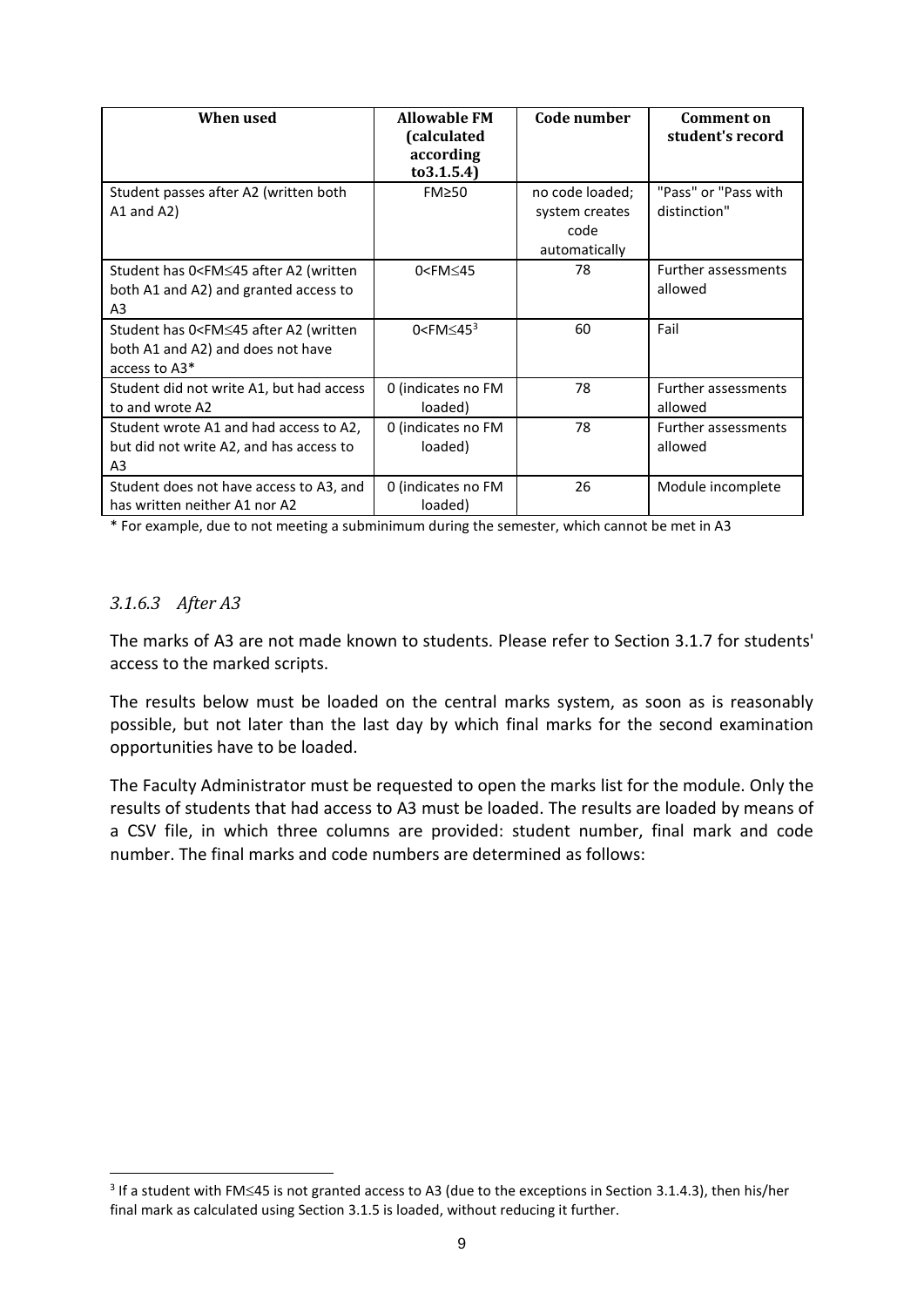| When used                                                                              | <b>Allowable FM</b><br>(calculated<br>according<br>to 3.1.5.4) | Code number                                             | <b>Comment on</b><br>student's record |
|----------------------------------------------------------------------------------------|----------------------------------------------------------------|---------------------------------------------------------|---------------------------------------|
| Student passes after A3 (written at<br>least two of A1, A2 and A3)                     | $FM \geq 50$                                                   | no code loaded;<br>system creates<br>code automatically | "Pass" or "Pass with<br>distinction"  |
| Student has 0 <fm≤45 a3<br="" after="">(written at least two of A1, A2 and A3)</fm≤45> | $0$ <fm<math>\leq45</fm<math>                                  | 60                                                      | Fail                                  |
| Student does not have a valid FM<br>(written one or none of A1, A2 and<br>(A3)         | 0 (indicates no FM<br>loaded)                                  | 26                                                      | Module incomplete                     |

After loading, the results are marked as final on the marks system. All final marks are, however, considered to be provisional until the day that final marks must be finalised (as shown in the University's almanac), since the marks are still subject to confirmation by the external moderator (in some cases) and a departmental marks meeting. If final marks are adjusted during external moderation, then changing the marks on the marks system must be arranged with the Faculty Administrator.

#### <span id="page-12-0"></span>3.1.7 Access to and keeping of marked scripts

Students will normally receive back marked scripts for A1 when those marks are made known, unless A1 is subject to external moderation or the scripts must be kept for ECSA accreditation.

Access by students to the marked scripts of A2 and A3 are handled as for first and second examination scripts, respectively (refer to the section "Discussing Marked Answer Scripts with Members of the Teaching Staff during Exam Periods" in the Calendar Part 1). In addition to the arrangements given in the Calendar Part1, the following default arrangements apply in the Engineering Faculty (lectures may deviate from these arrangements if prior approval was obtained from their departmental chairperson):

- ➢ Lecturers may, but are not required to, place the marks for A2 and A3 on SUNLearn after the last day that has been set for the submission of final marks.
- $\triangleright$  Students must inform the lecturer by the Wednesday of the first week of the semester of his/her intension to view his/her marked A2 or A3 script from the previous semester.
- $\geq$  One afternoon in the period from the first to the second Wednesday of the semester (both Wednesdays inclusive), may be designated and announced on SUNLearn (or a similar means) for students to see their marked A2 and A3 scripts of the previous semester.
- $\triangleright$  A question paper should be available for students to consult when they view their marked A2 or A3 script. No sample answers are provided for the assessments.
- $\geq$  Each student may only see his/her own marked script.
- $\triangleright$  Students are not allowed to photograph their marked scripts or the question paper when viewing their marked answers.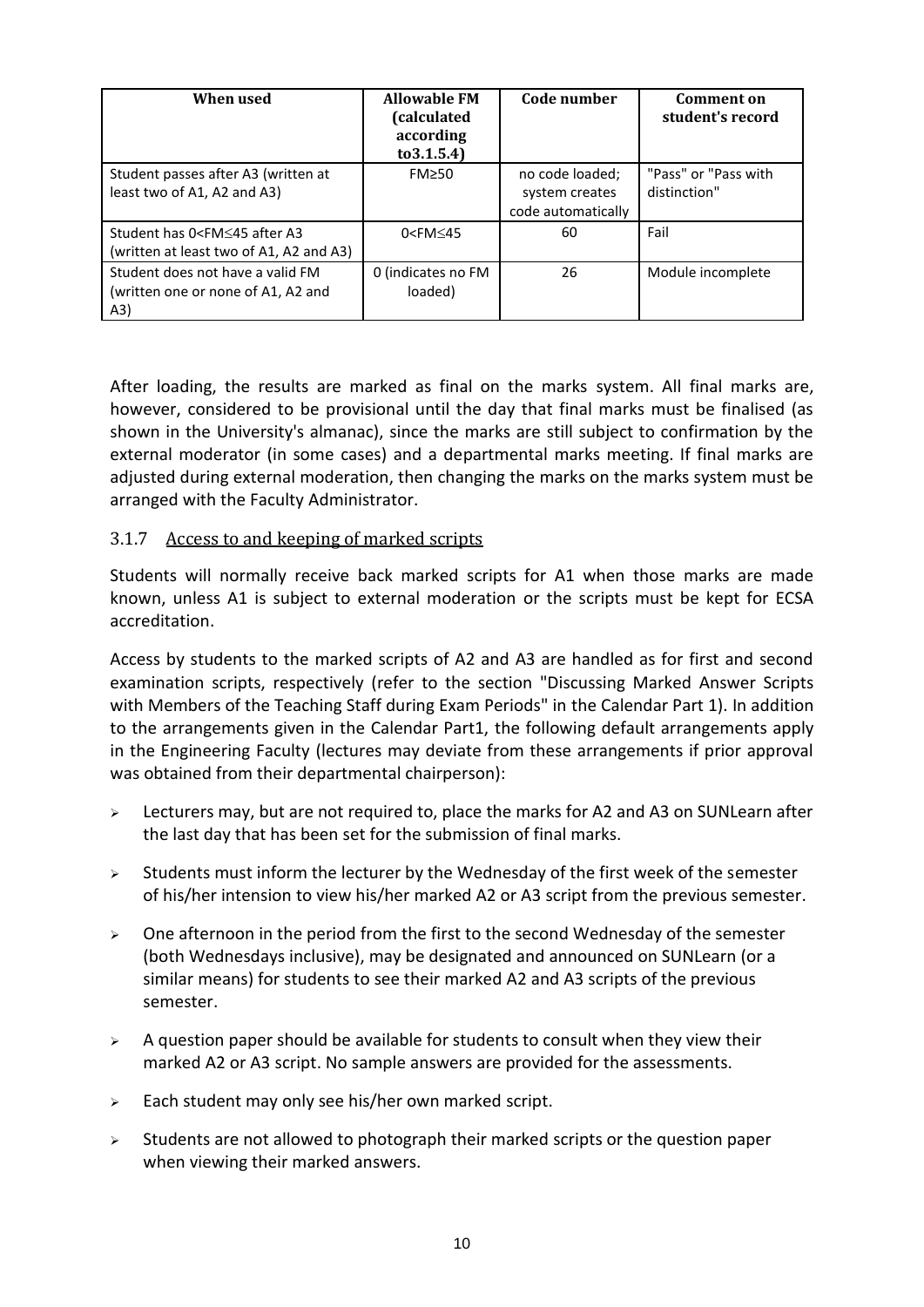$\geq$  Students may ask specific questions about their marked scripts to get a sense of where they went wrong, but lecturers are not to discuss the allocations of marks.

Marked scripts may have to be kept for ECSA accreditation. Otherwise, lecturers must keep the scripts for at least one semester after completion of the assessments, unless they were handed back to the students.

#### <span id="page-13-0"></span>3.1.8 Subminima

When a student's marks in A2 and A3 are less than 40, then his/her FM must be 45 or less. In other words, a student must achieve at least 40 in either A2 or A3 to pass the module.

Further subminima, subject to the principles given in Section 2, may be applied in a module. These subminima include the achievement of ECSA graduate attributes that are assessed in the module. All the module-specific subminima (i.e. the subminima that are not specified in this document) must be given in the module framework of the particular module.

#### <span id="page-13-1"></span>3.1.9 Default duration of assessments

The default durations of the main assessments, if SM's contribution to FM is 20% or less, are: A1: 2 hour, A2: 3 hour and A3: 3 hour. If SM's contribution is greater, then the duration of A1, A2 and A3 can vary between 1,5 and 3 hour per assessment, depending on the nature of the module and subject to the principles given in Section 2.

#### <span id="page-13-2"></span>3.1.10 Work covered per assessment

A1 naturally covers the work done before the test week. A2 normally covers the work of the whole semester, but with the emphasis on the work done after the test week. A3 covers either the whole semester more or less evenly, or places greater emphasis on the work done after test week, depending on the nature of the module.

#### <span id="page-13-3"></span>3.1.11 Prerequisites

A normal prerequisite is satisfied in Flexible Assessment if  $FM \geq 40$ . Pass-prerequisites are satisfied in Flexible Assessment if  $FM \geq 50$ .

#### <span id="page-13-4"></span>3.1.12 Moderation

Any assessment that contributes 20% or more to the FM, as well as A1, A2 and A3, must be internally moderated. All assessments used to meet subminima, must be internally moderated. For external moderation, please refer to the Faculty's Rules for Internal and External Moderation.

#### <span id="page-13-5"></span>3.1.13 Repeaters

Please refer to Section [12](#page-25-1) of these rules.

#### <span id="page-13-6"></span>3.1.14 Timetables

When A1, A2 and A3 are done in the test week or examination periods, their scheduling must be determined in the preceding year together with the normal test and examination time tables.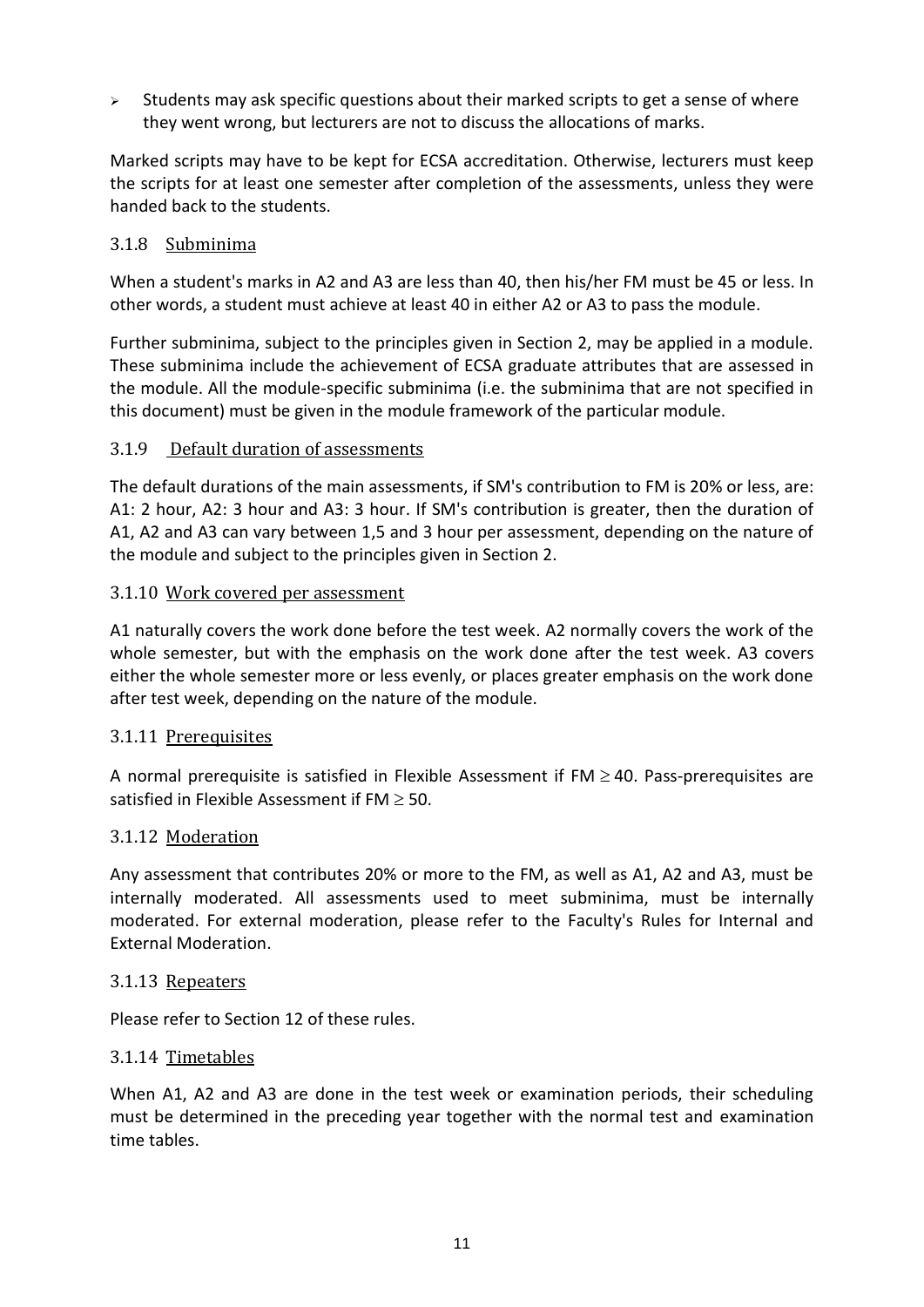#### <span id="page-14-0"></span>3.1.15 Assessments that comprise more than one paper

If a main assessment (A1, A2 or A3) comprises more than one question paper that is written in more than one time table slot, a student must complete all the question papers of the assessment before the student is awarded a mark for that assessment.

#### <span id="page-14-1"></span>3.1.16 Deviations from the normal restrictions

The Programme Committee may consider and approve applications to deviate from restrictions in the above rules in a specific module, with motivations based on the principles of effective assessment (refer to Section [2\)](#page-3-1). Any such deviation must be stated explicitly in the particular module framework.

#### <span id="page-14-2"></span>3.1.17 Copyright on question papers

All question papers for main summative assessments should normally include the following statement (with the year changed to the current) in the footer of the front page:

Copyright © 2019 Stellenbosch University. All rights reserved

#### <span id="page-14-3"></span>3.1.18 Applications for re-evaluation and recalculation of final marks

The requirements, due dates and procedures given in this regard in Part 1 of the Calendar for modules that use flexible assessment also apply in the Engineering Faculty. In addition, in the Engineering Faculty such applications will normally not be attended to before the final marks are released after A3. In other words, such applications will normally not be attended to before A3 was written.

#### <span id="page-14-4"></span>**3.2 Project Evaluation**

The Engineering Faculty's programmes have certain types of modules where the student's performance is largely determined by his/her ability to synthesise a coherent final product at the end of a substantial project. The assessment rules of the Engineering Faculty therefore include Project Evaluation.

The Project Evaluation assessment type is applied in modules such as the final year projects and advanced design. The University assessment policy cannot be applied directly in these modules, since they use a single assessment that contributes substantially more than 50% of the final mark. Typically in such modules the final mark is determined by a combination of a project report, oral presentations and poster presentations. The contribution of the individual components to the final mark in Project Evaluation is determined by the module's home department and is made known to the students in the module framework at the start of the semester. Only the final mark is loaded on the university marks system.

The main assessments of a module using Project Evaluation are subject to internal moderation. For external moderation, please refer to the Faculty's Rules for Internal and External Moderation.

# <span id="page-14-5"></span>**3.3 Satisfactory Attendance**

In the Engineering Faculty Satisfactory Attendance assessment method is used in some modules that bear no credits, but that are required for awarding the degree. Examples of these modules are Vacation Training and Practical Workshop Training.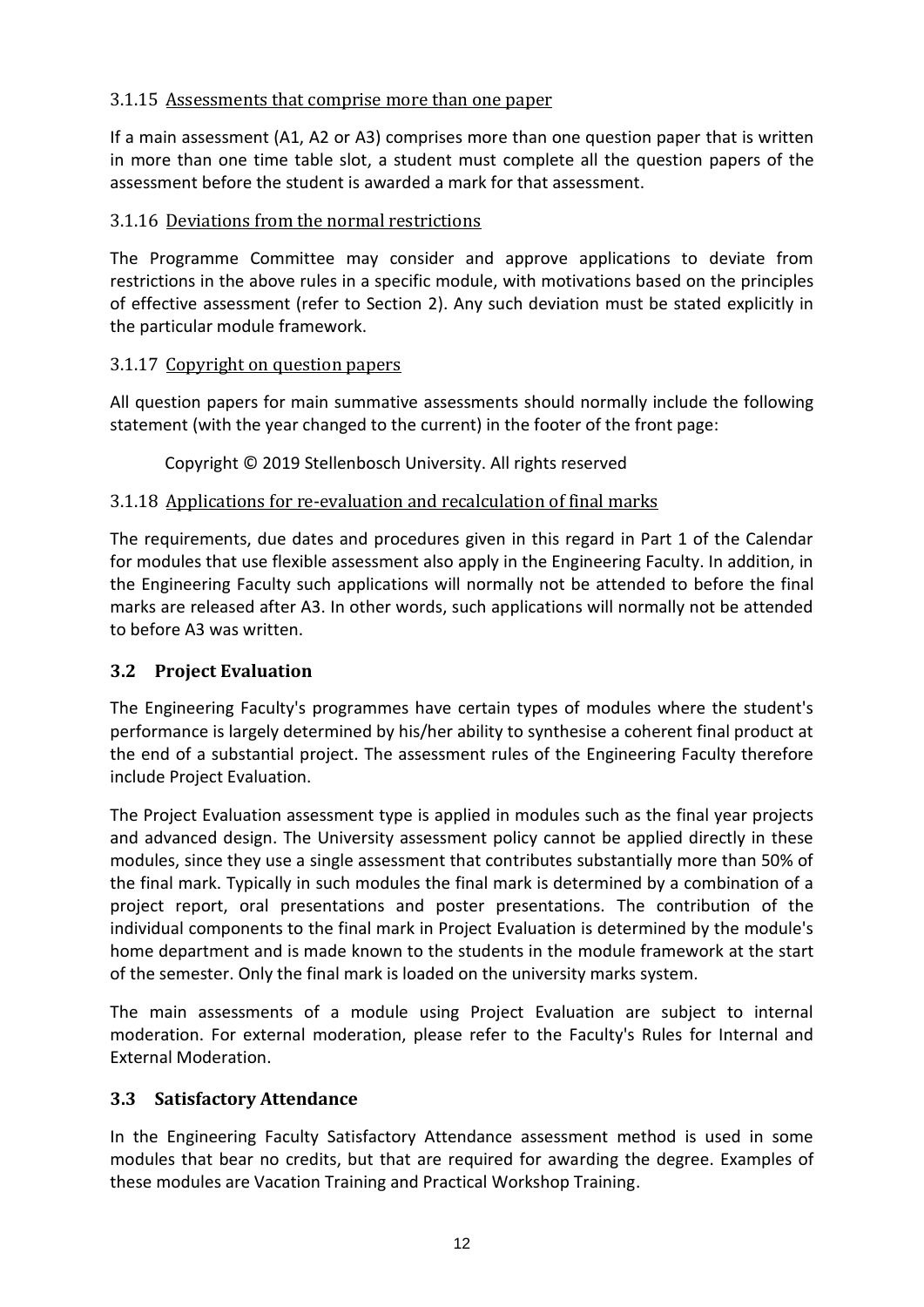# <span id="page-15-0"></span>**4 ECSA Graduate Attributes and ECSA Knowledge Areas**

The Engineering Council of SA (ECSA) previous used the term "Exit Level Outcomes or ELOs, for what is now referred to as Graduate Attributes (GAs).

# <span id="page-15-1"></span>**4.1 GA Assessment Workshops**

Before the start of each semester, a workshop will be held in the Faculty about the assessment of GAs. Lecturing staff involved in the assessment of GAs are required to attend this workshop, so that consistent quality can be developed for GA assessments.

# <span id="page-15-2"></span>**4.2 General subminima and final mark maxima associated with GAs**

A subminimum mark of 50 is required for all assessment elements (relevant questions in an assessment, project or assignment) in which the satisfaction of ECSA GAs are finally tested (for the particular module). Subminima may be required in specific assessments that test critical knowledge areas, as required by ECSA. A final mark of 45 or less will be allocated to a student if ECSA GAs are assessed in the module and the student has not satisfied one or more ECSA GAs.

# <span id="page-15-3"></span>**4.3 Moderation of GA assessments**

According to the Faculty's Rules for Internal and External Moderation, all assessments of ECSA GAs must be externally moderated. In the case of Flexible Assessment, this means that, unless the relevant assessments during the semester are also externally moderated, ECSA GAs would normally only be tested in the second and third main assessment opportunities.

# <span id="page-15-4"></span>**4.4 GA assessment rubrics**

Conventional rubrics or simplified rubrics (as described below) should normally be used to assess satisfaction of GAs, with the following provisions:

- a) Both types of rubric should typically provide for at least four levels of satisfying an outcome:
	- failing to satisfy the outcome,
	- marginally failing to satisfy the outcome,
	- marginally satisfying the outcome, and
	- satisfying the outcome.
- b) A marks scale may be included in the rubric (but it is not required) with a mark of less than 50% associated with any level not satisfying the GA.
- c) A conventional rubric should describe the performance associated with each of the levels of achievement.
- d) A simplified rubric should use the following structure: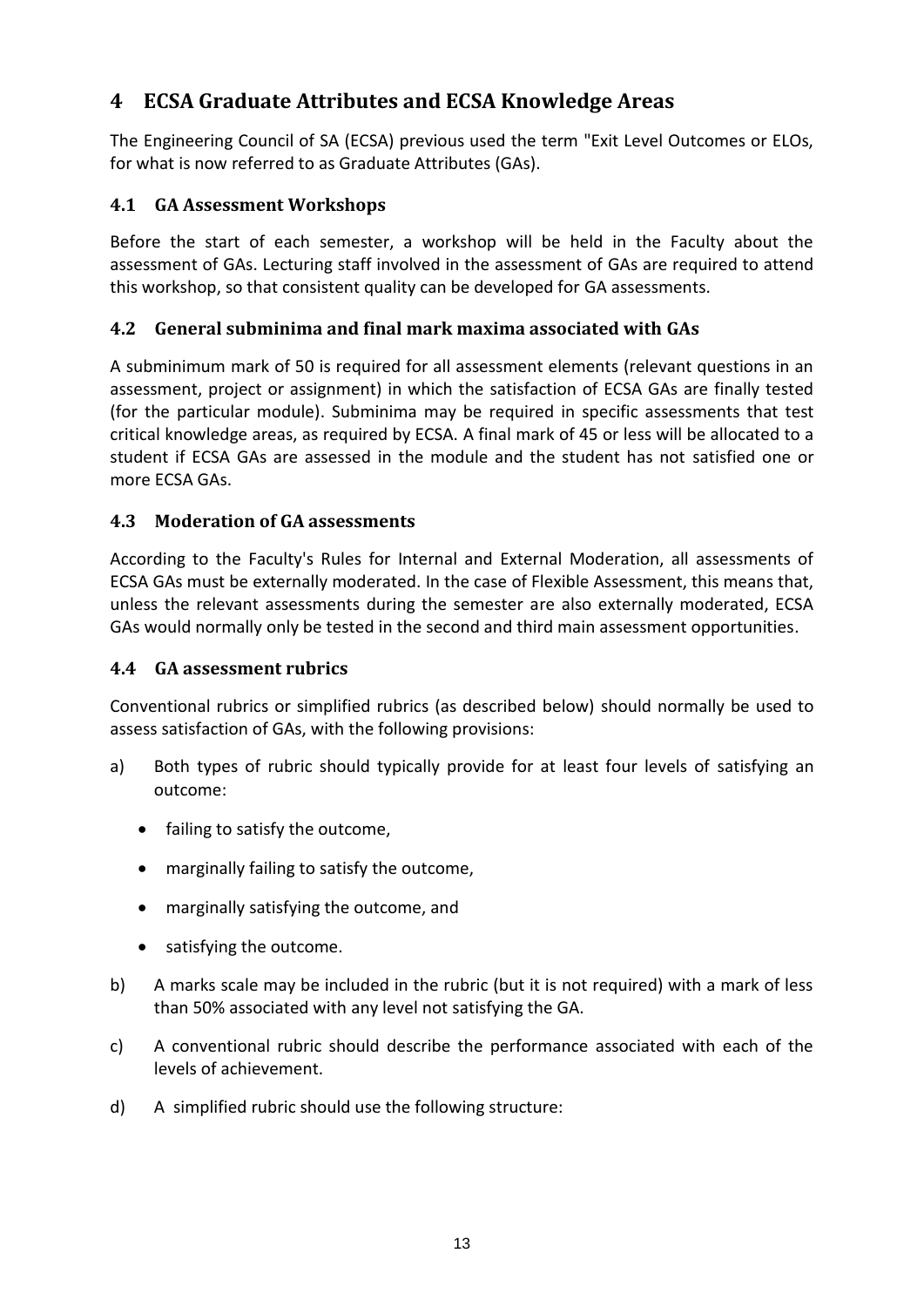| GAxx: The student must show that he/she can, at the level expected of a recent graduate: |                                   |                                                           |                |  |
|------------------------------------------------------------------------------------------|-----------------------------------|-----------------------------------------------------------|----------------|--|
| $\bullet$<br>$\cdots$                                                                    |                                   |                                                           |                |  |
| $\cdots$                                                                                 |                                   |                                                           |                |  |
| ٠<br>$\cdots$                                                                            |                                   |                                                           |                |  |
| Student fails to satisfy the above criteria,<br>taken as a whole                         |                                   | Student satisfies the above criteria, taken as<br>a whole |                |  |
| Not satisfied $(F)^*$                                                                    | Marginally not<br>satisfied (FM)* | Marginally<br>satisfied (PM)*                             | Satisfied (P)* |  |
| * Mark appropriate block on rubric attached to script or note abbreviation on script     |                                   |                                                           |                |  |

- e) If more than one GA is assessed in a particular assessment:
	- The rubric must have separate descriptions for each GA.
	- If marks are associated with the rubric, the weighting of the GAs may differ to indicate the relative emphases in the particular module. These marks may be combined to determine an overall mark.
	- As indicated above, if a student fails to satisfy any of the GAs assessed in a module, the student's final mark for the **module** must be 45 or less, after due consideration of the following paragraph.
- f) When a marking schedule used for an assessment is closely aligned with the assessment criteria for an GA, the mark determined by the marking schedule can be used as an approximate indication of whether a student has satisfied the GA. When a student's mark is below 55% and above 45%, the examiners and moderators should apply their minds and decide whether the GA is marginally satisfied or not satisfied. The student's mark determined by the marking schedule should be adjusted, if necessary, so that a mark of 50 or more is awarded only if the GA is satisfied.

#### <span id="page-16-0"></span>**4.5 GAs assessed in multiple assessment opportunities in one module**

If a module assesses an GA in more than one assessment opportunity<sup>4</sup>, the module framework must specify how the different instances will be combined to determine whether a student has satisfied the GA. A general principle applied here is that a student must be given more than one assessment opportunity in the module to satisfy the GA. Typical alternative approaches are:

- $\triangleright$  Each student must satisfy the GA in particular assessment opportunities for that GA up to, and possibly including, A2. If a student has not satisfied the GA after completing A2, but would have otherwise passed the module, the student must have an opportunity to satisfy the GA in A3.
- $\triangleright$  Each student must demonstrate satisfying the GA in multiple assessments opportunities, considering the combination of assessments as a whole. If the student received feedback about his/her performance after each assessment opportunity and could improve in the later assessment opportunities, the student need not be given an opportunity to satisfy the GA in A3.

<sup>&</sup>lt;sup>4</sup> Note that each of the assessment opportunities must be externally moderated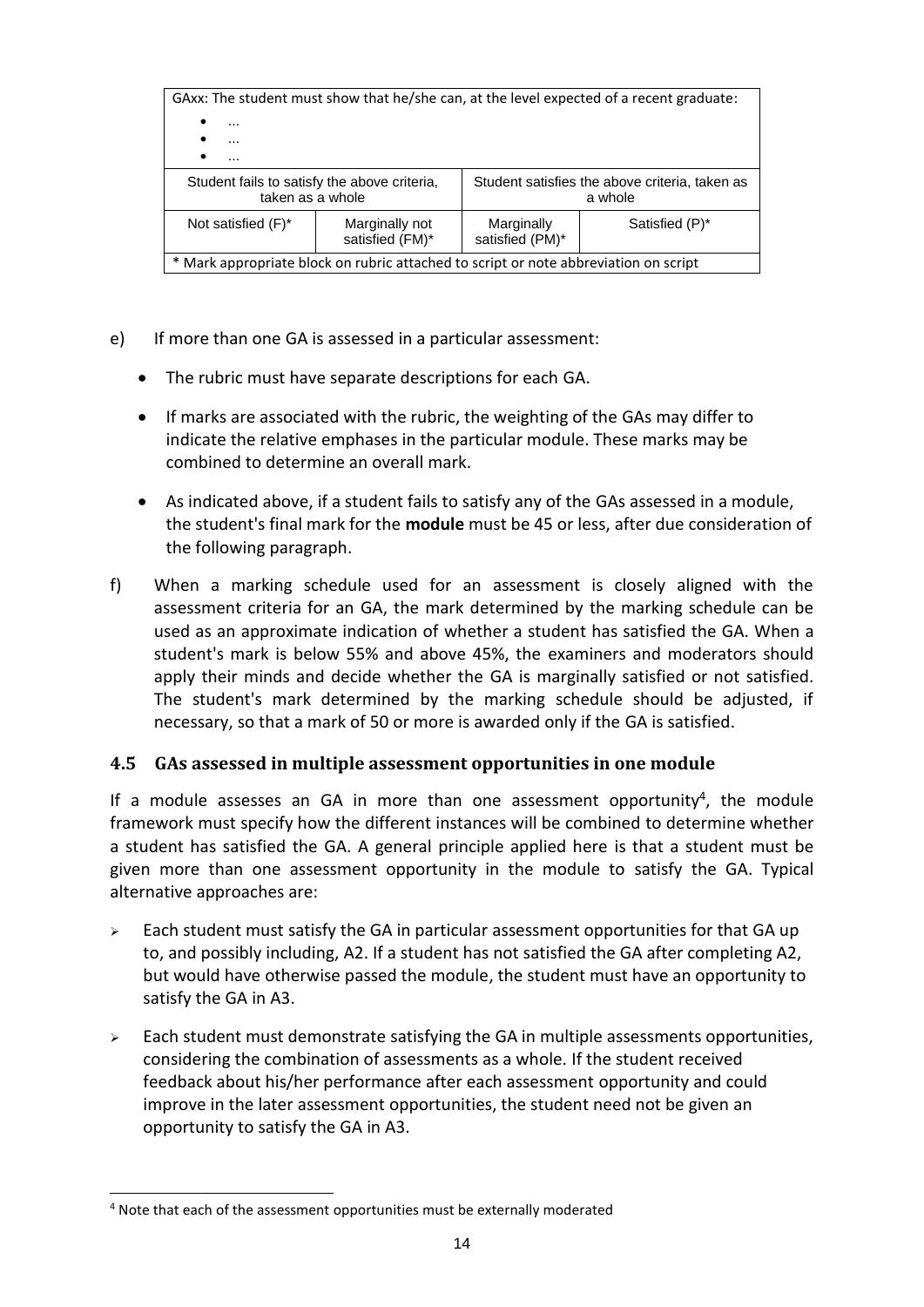If A3 assesses any GAs, then all the GA assessments in A3 override all previous assessments for those GAs in that module, unless the module framework expressly gives a different arrangement. For example, if a student has in A1 satisfied a given GA, but not in A3 where the same GA is assessed, the student is deemed to have not satisfied the GA.

# <span id="page-17-0"></span>**4.6 GA assessment record keeping**

- a) The Faculty's standard module framework template includes a section where the assessment of GAs is detailed. In this section, under the question "What is Satisfactory Performance", only a reference to the conventional or simplified rubric should be given. The referenced rubric must form part of the module framework. The information in the rubric must not be changed or repeated in the section detailing GA assessments, to avoid giving conflicting information. In the self-study report prepared for accreditation visits, the customary table where the GA assessments are summarised, should duplicate the corresponding section of the module frameworks, retaining the reference to the rubrics. The rubrics should be appended to that table.
- b) Records must be kept that show that each student was individually assessed by the examiner(s). These records typically will be the assessment rubrics completed for each student or an GA assessment mark written on the front cover of the particular assessment.
- c) Records must be kept that show that the moderators assessed a stratified sample as prescribed in the Faculty's Moderation Rules, with particular attention to students near the threshold of acceptance. These records typically can be the moderator's comments noted on a marks sheet or written in green pen on the front cover of the students' assessments.
- d) The GA assessment result should be recorded in the module's marks sheet/table for each student for each GA separately. The record should allow the moderators to determine which students are near the threshold of satisfaction for each GA. If the simplified rubric is used for the GA assessment, the abbreviations given above (F, FM, PM, P) can be entered into the marks sheet.
- e) In situations when an earlier satisfied/not satisfied decision is reversed, the motivation for the reversal must be recorded on the marks sheet or with the particular student's rubric. Examples of these situations are in final year projects where a preliminary GA assessment may be changed after an oral exam, or where an internal/external moderator's decision differs from that recorded by the examiner.
- f) For accreditation purposes, the assessment product (e.g. script or report) that substantiates the GA assessment decision, must remain available. If a final year project, based on the report alone, would have failed an GA assessment, but passed based on an oral presentation, the student should be required to write an addendum summarising the significant elements of the oral presentation or revise the report.

# <span id="page-17-1"></span>**5 Subminima and Opportunities to Improve**

Subminima can be required for certain aspects of a module's assessments (usually summative assessments) to pass a module, in accordance with the principles of Section 2. Typical motivations for subminima are: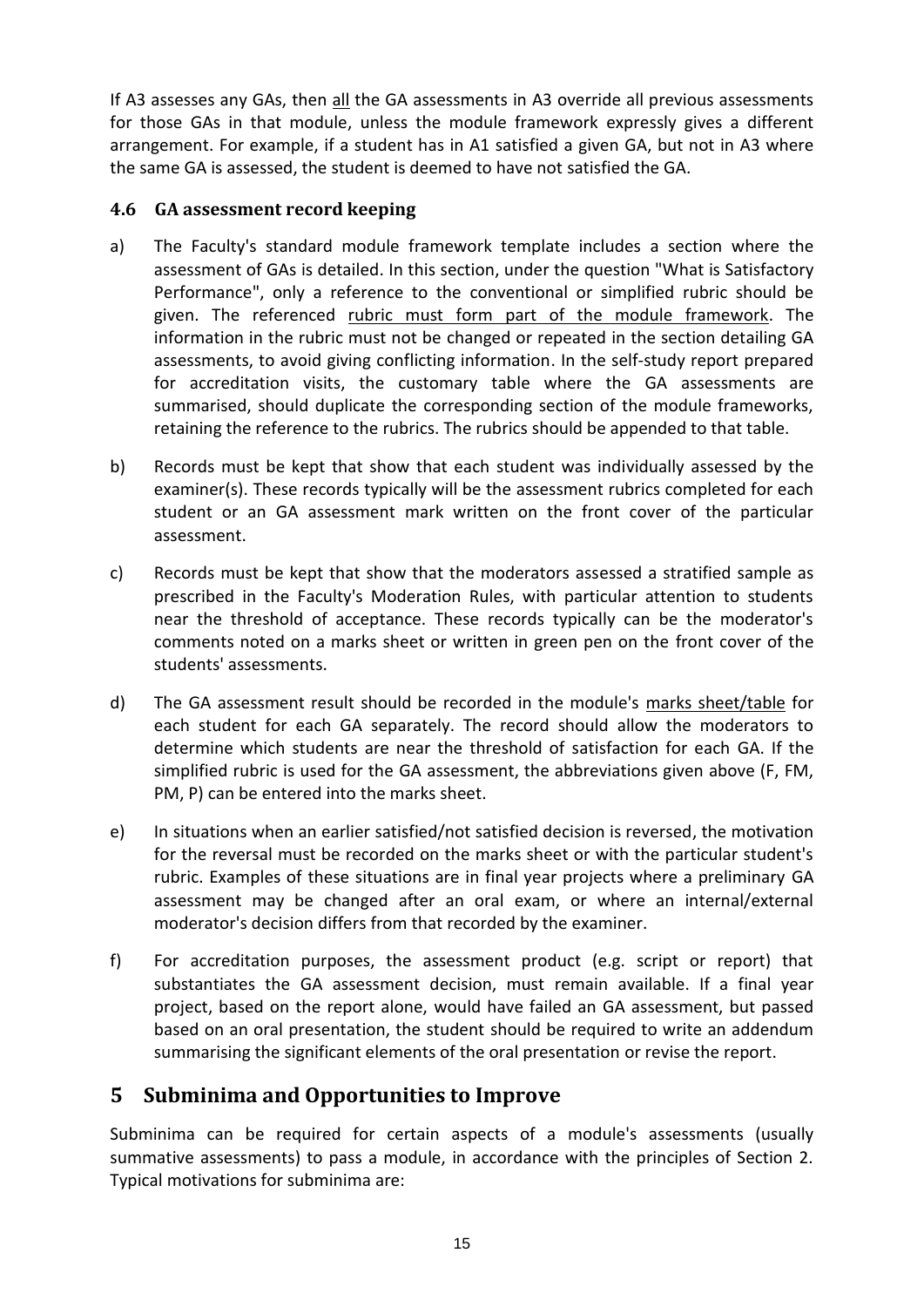- $\triangleright$  The satisfactory preparation for and attendance of a laboratory practical;
- ➢ Meeting an ECSA GA;
- ➢ Meeting a certain threshold peer evaluation in teamwork;
- $\geq$  Achieving a combined mark of at least 40 in the assessments of a significant part of a module, to ensure that students have the necessary knowledge for modules that follow on that one.

If a student did not meet any subminimum in a module, a final mark of 45 or less must be awarded to the student, except in the following cases: If a 40 mark was set for the sake of knowledge required for further modules (the fourth bullet above), the final marks for students' who did not meet the subminimum may be limited to 35 or less. The application of the subminima in the latter case is subject to the approval of the Departmental Chairperson of the module's home department.

If meeting a subminimum is determined by only one assessment (here called the "original assessment"), then the students who did not meet the subminimum, but otherwise would have passed the module, must be given an additional assessment opportunity to achieve the subminimum, except for the cases mentioned below. The additional assessment opportunity need not take the same format as the original assessment and can take the form of an oral examination, test or assignment, according to the prerogative of the lecturer responsible for the module. If a student misses the additional assessment opportunity offered to satisfy a subminimum (for whatever reason, be it illness or some other valid reason), then the student does not have the right to any further additional assessment opportunities.

A student has no right to additional assessment opportunities in the following cases: final year projects, design projects that represent more than 5 credits' work, laboratory practicals, group projects, peer evaluation in teamwork and assessments (typically assignments) that can be done over a period of three or more weeks.

The results obtained in the aforementioned additional assessment opportunities are usually not taken into account in the calculation of the final mark, except for meeting the subminimum.

If the original assessment was subject to external moderation, then the additional assessment must also be externally moderated. The additional assessment must always be internally moderated. If the relevant subminimum was set for an ECSA GA, then the external moderator must moderate the assessment of each student who passes the module after improving, and confirm the results in writing.

The subminima that will be applied in a module and what constitutes satisfactory performance, as well as the opportunities for improvement that will be given, must be explained in the relevant module framework and be made available to the students at the beginning of the semester.

# <span id="page-18-0"></span>**6 Oral Examinations**

Oral examinations may be used when it is in accordance with the principles given in Section 2. At least two lecturers must be present (normally the examiner and internal moderator) in all oral examinations. If the particular assessment is subject to external moderation, then the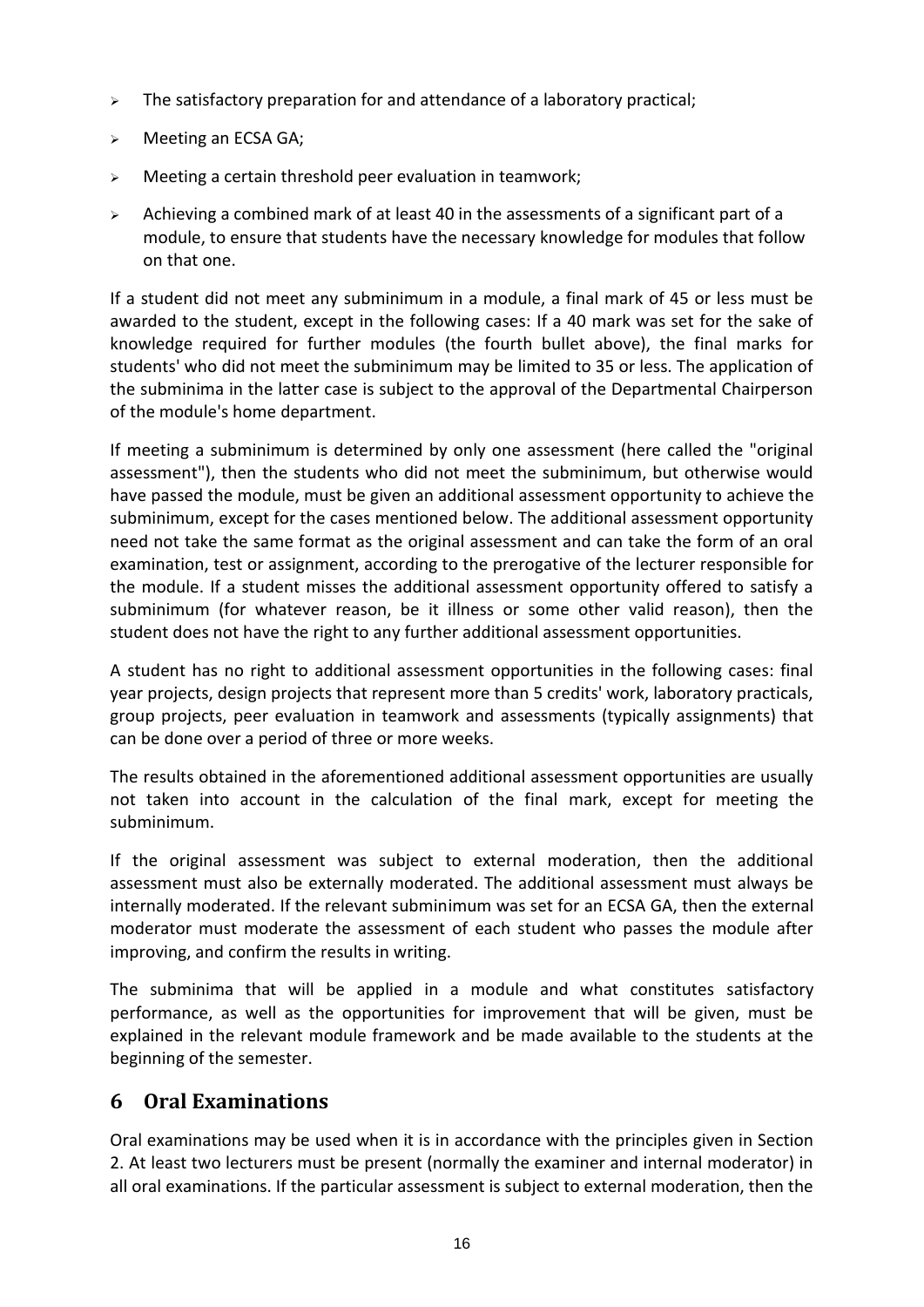external moderator must be given the same opportunity to moderate the assessments that he/she would have had if the assessment was done in written form.

# <span id="page-19-0"></span>**7 Assessments of Group or Team Work**

Developing students' ability to work in teams is an important part of the Faculty's undergraduate programmes. There are also related ECSA GAs that each student must demonstrate. Since an individual student's mark is influenced by a team's work, the measures in this section are normally applied. Exceptions to these measures must be decided in consultation with the Department Chairperson.

This section does not apply to assessments in which students work in teams, but still deliver individual assessment products (for example where students work together in laboratory practicals, but each student compiles his/her own practical report).

# <span id="page-19-1"></span>**7.1 Team Allocation**

When the composition of the team forms part of the assessment (for example when assessing multidisciplinary teamwork) then the team allocation must be done by the module's lecturer. In other cases the lecturer may, at own discretion, allocate teams him/herself or allow the students to form their own teams.

Independently of how the team allocation was done, the lecturer retains the right to change the team allocation, among other reasons to cater for students who discontinue the module or register for the module after the team allocation was done.

The lecturer, in consultation with the module's internal moderator and/or Departmental Chairperson may in the course of the assignment in which the team is working, withdraw a student from a team because the student is not reasonably contributing to the team's work and functioning. Such a withdrawal would normally be considered after the student was warned at least once and given the opportunity to improve. The withdrawal may result in the student not being able to complete the assignment in question and failing the module.

# <span id="page-19-2"></span>**7.2 Variable Team Sizes**

If the teams in a module are not all the same size (for example, due to the late registration or discontinuation of team members, or because the number of students in the module is not divisible by the team size), then the lecturer must reconsider the workload per student for those groups and, where necessary, make concessions to the teams involved in terms of the assignment or assessment criteria. Examples of concessions are to reduce the scope of the teams' work or the level of detail required in certain parts of the assignment.

# <span id="page-19-3"></span>**7.3 Duties and Responsibilities of Students**

Please refer to the relevant section in the Faculty's "General Stipulations for Undergraduate Modules".

# <span id="page-19-4"></span>**7.4 Peer Evaluation**

Modules where more than 25% of the final mark is determined by assessments done in teams, or where ECSA GAs are assessed through teamwork, the team members must all be given the opportunity evaluate the contribution of all team members (themselves included), by means of peer evaluation. The relevant lecturers may decide to use or ignore each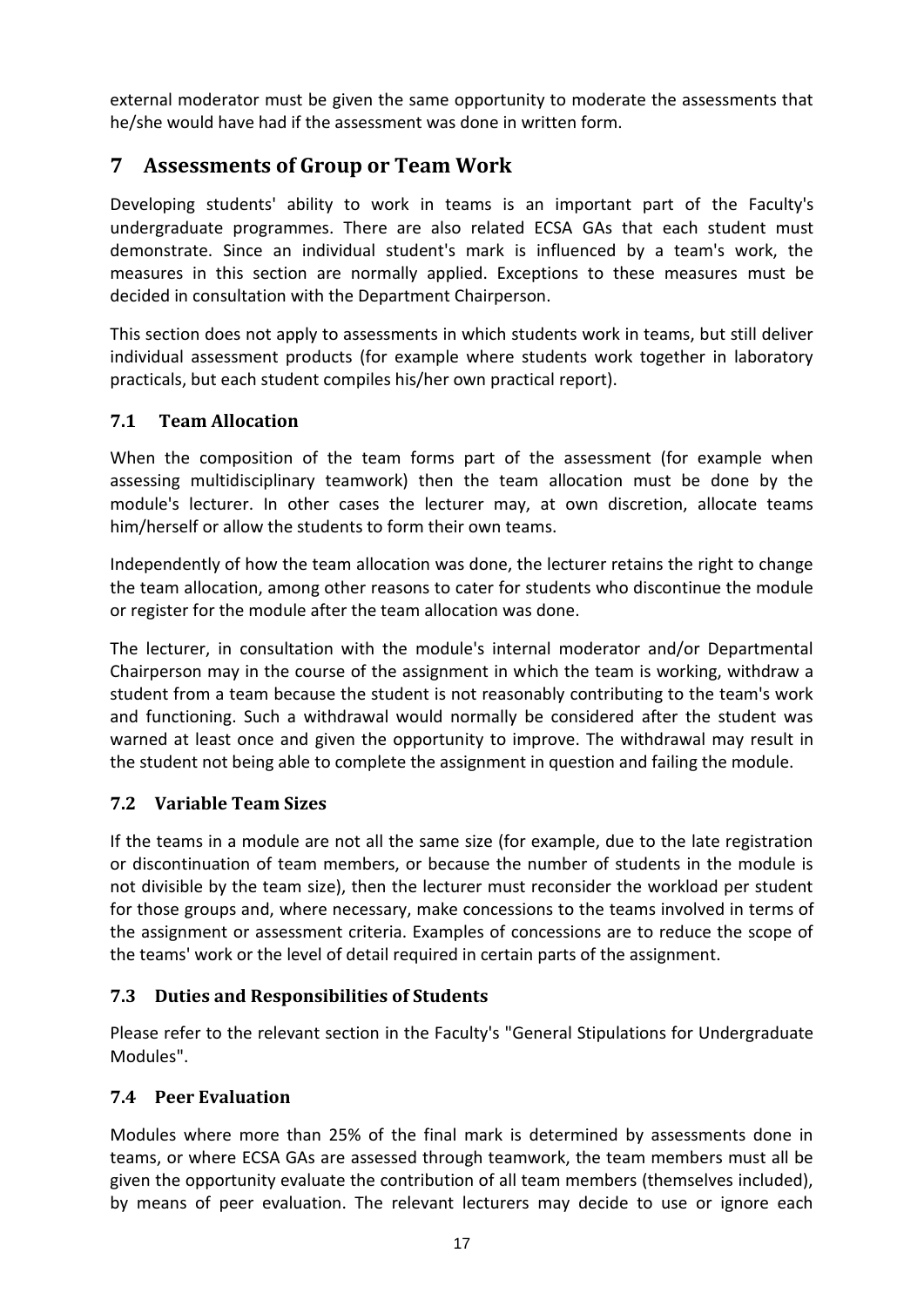student's evaluation of him/herself. The individual team member's mark for the relevant assessment is then determined by combining the group's mark for the assignment in a meaningful way with the peer evaluation. For example if the peer evaluations of each group are normalised so that the average for each group is 100%, then the group's mark for the assessments is multiplied by the peer assessments to determine the marks of the individual students.

The peer evaluation must be conducted confidentially and the marks one team member gives to other team members must be kept confidential. In other words, the team members may not see each other's individual contributions.

The combined mark for each student's peer evaluation, that is the percentage or factor that will be used to determine the student's individual mark, should be announced in good time so that students can have the opportunity to lodge an appeal and the lecturer(s) can consider the appeal.

Unless an alternative arrangement has been approved by the Faculty Board, in the following cases each team must be given at least two appropriate opportunities during the project for peer evaluation, so that each student has an opportunity to improve if his/her contribution to the team initially was not satisfactory:

- $\geq$  If the peer evaluation is used to assess an exit level outcome:
- $\geq$  If there is a subminimum of 45 or higher on the particular assessments;
- $\triangleright$  If there is a subminimum on the peer assessment.

If a student initially received a poor peer evaluation, but on subsequent occasions performed better, then (at the discretion of lecturer) meeting the subminima may be mainly based on the last peer evaluation, but the calculation of the student's mark on all peer evaluations.

Students must be informed in the module framework or the assignment how the peer evaluation will be taken into account in the calculation of each student's individual mark.

Group members, also after they have appealed against a peer review, may not initiate discussions with group members about the buddy ratings that they have given each other.

# <span id="page-20-0"></span>**7.5 Appeal Against and Moderation of Peer Evaluation**

Every student has the right to appeal against his/her peer evaluation within seven days of the date when the results of the peer evaluation are made known. If a student appeals against his/her peer evaluation, then least two lecturers will moderate the team's peer evaluations, as set out below.

The lecturers may moderate any of the peer evaluations (with or without an appeal), which may include that they limit marks to a certain range, that they disregard the evaluation that team members gave themselves, and/or that they obtain further information from students to decide whether a particular student's combined mark is justified. Obtaining further information may include asking the team to motivate their peer evaluations further, to conduct interviews with team members (preferably individually) and/or to consider in detail the minutes of the group's meetings.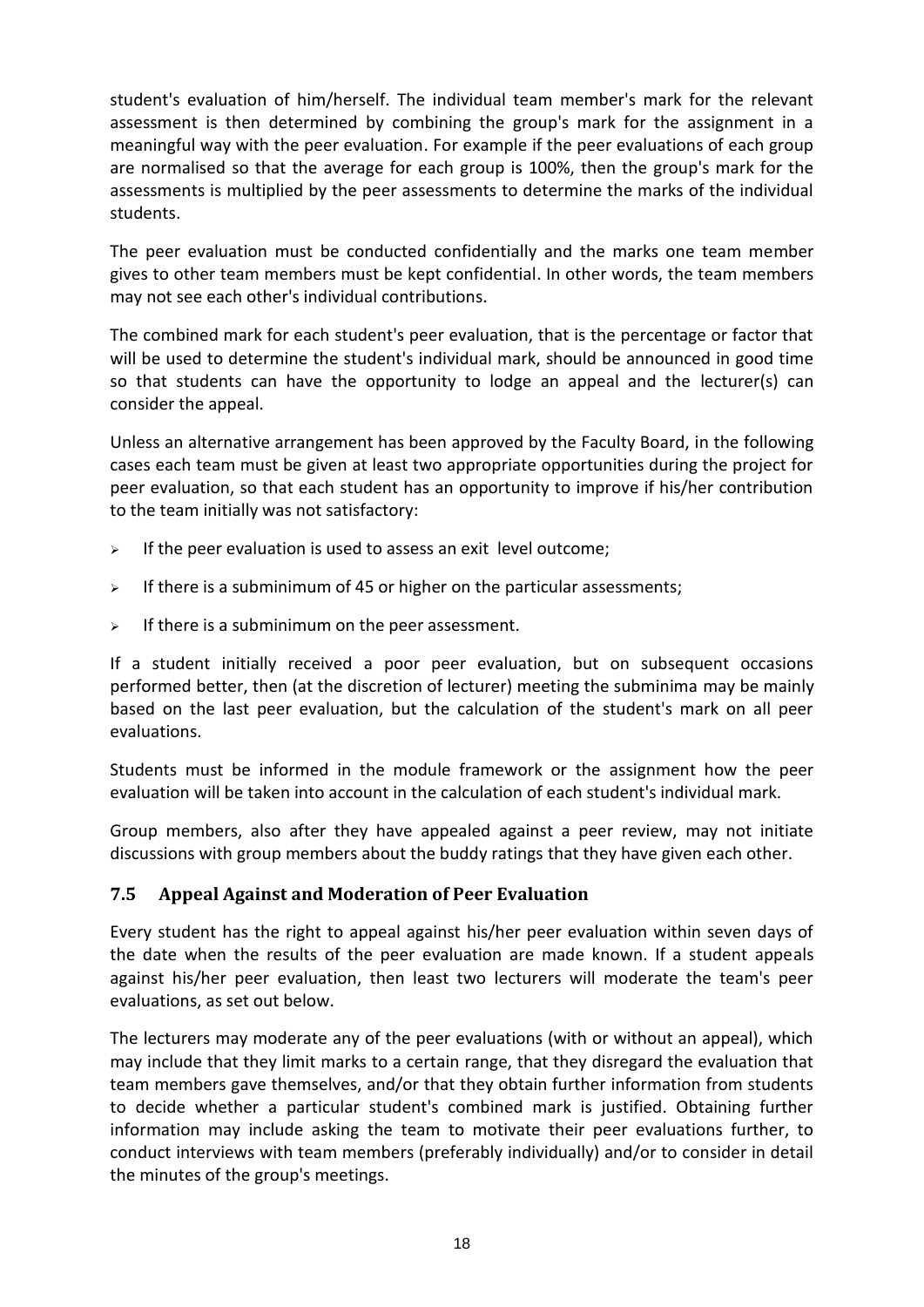Appeals from peer evaluations should be considered by two lecturers. If an appeal was lodged (whether subsequent adjustments were made or not), or if peer evaluations are otherwise adjusted during moderation, then the lecturers involved should record the procedure that was followed and the considerations that led to the adjustments being made (or not made), and that record must be kept.

# <span id="page-21-0"></span>**7.6 External Moderation**

If the assessments in which peer evaluation were used, are subject to external moderation, then the following, in addition to the information in the module framework, must be submitted to the external moderator for his/her consideration:

- $\geq$  The peer evaluations entered by the students.
- $\triangleright$  The calculated peer evaluation result used to adjust individual students' marks.
- $\geq$  The records of the handling of any appeals and/or adjustments of the peer evaluations during the internal moderation process.

# <span id="page-21-1"></span>**7.7 Deadlines for Submissions**

Students must be informed in the module framework or the assignment of the due dates and times for the team's assessment products.

Lecturers should take precautions that due dates do not fall within test week or recess periods, and preferably also not within three days after a recess period.

# <span id="page-21-2"></span>**8 Closely Related PGDip (Eng) and MEng (Struct) Modules**

The Engineering Faculty and other faculties on occasion offer NQF-level 8 (7xx) modules for honours programmes and postgraduate diplomas, and NQF-level 9 (8xx) modules for masters' programmes in modes that where significant teaching and assessment elements are shared by the 7xx and 8xx modules.

The Faculty allows students to include such 8xx modules as part of their 180 credits towards an MEng (Struct), after completing closely related 7xx modules as part of a PGDip (Eng), subject to the restrictions given below. The students' programme's home department may impose further restrictions. The restrictions below do not apply to supplementary study modules in MEng (Research) programmes since the supplementary modules do not contribute to the 180 credits required for the MEng (Research).

The faculty-wide restrictions and arrangements are:

- g) At most 60 credits of the 180 credits in the MEng (Struct) may involve such closely related modules.
- h) At least 40% of the final mark of the particular 8xx module must be based on assessments that differ significantly from the closely related 7xx module. The relevant assessments must be demonstrably on NQF level 9. The assessments may be in the format of major tests and/or major assignments.
- i) Before students register for such 8xx modules, they require the permission of their home department to confirm such registration complies with the above requirements and any further restrictions imposed by the department.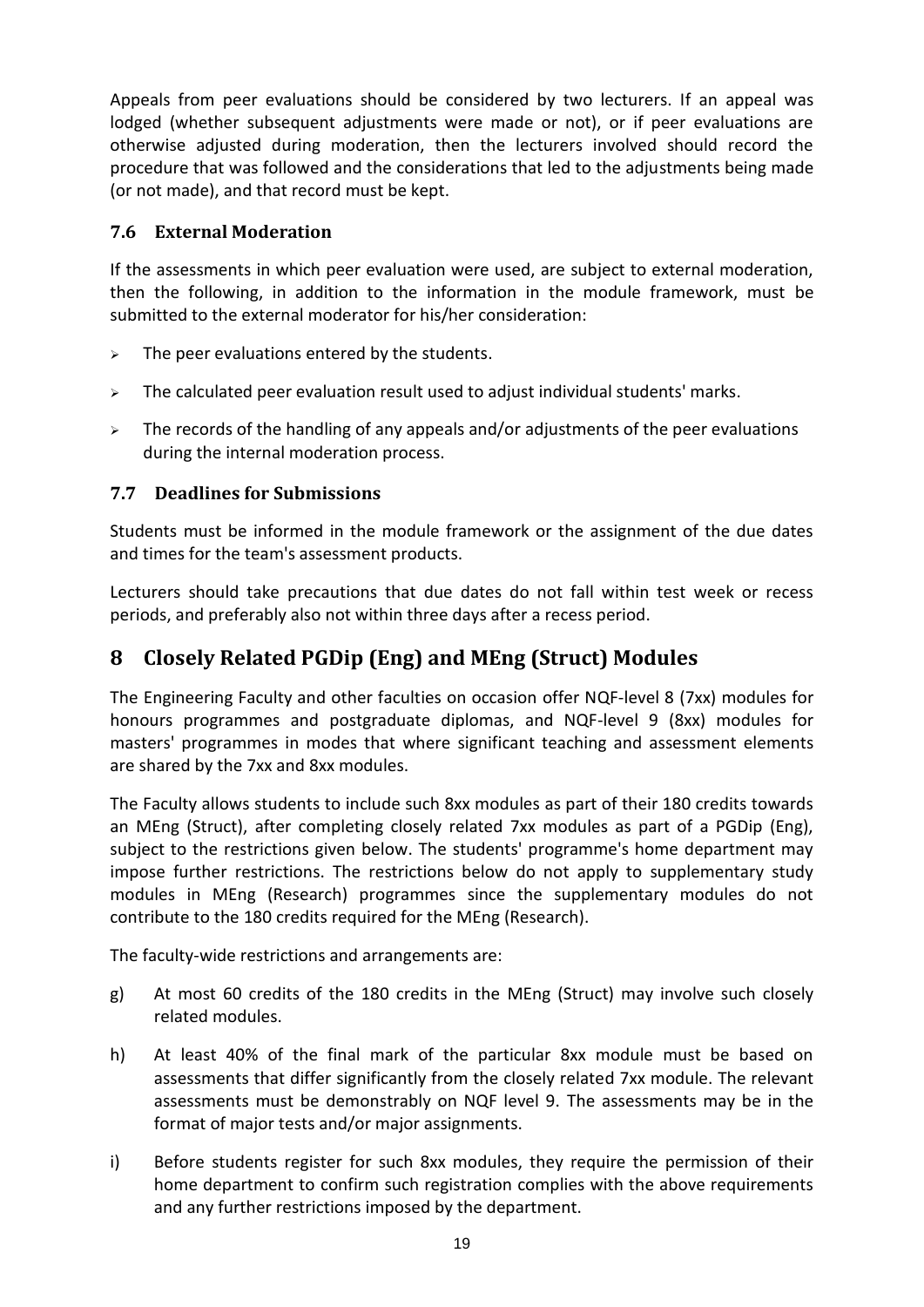- j) To receive credit for the 8xx modules as part of the 180 credits required for the MEng (Struct), students are required to register for the modules and pay the normal fees associated with them, irrespective of whether they had completed a closely related 7xx module.
- k) Students may apply for exemption from some of the 8xx modules' assessments. At the discretion of the lecturer involved, students may be granted such exemptions where the assessments completed in the 7xx modules were at an equivalent level to that required in the 8xx module. In accordance with above requirements, assessments that contribute at most 60% of the final mark may be exempted.

# <span id="page-22-0"></span>**9 Dean's Concession Examination**

In addition to the instructions given in Part 1 of the Calendar, the Engineering Faculty applies the following rules for dean's concession examinations (DCEs) in undergraduate programmes:

- a) If a final year student, after his/her last normally scheduled examination, requires only one module to be awarded his/her degree and during the final year had been awarded a final mark for the particular module, he/she can apply (through the Faculty Administrator) for a DCE in the particular module.
- b) All the DCEs in the Faculty are normally written on the Friday of the second week before the start of the first semester.
- c) Students are only admitted to a DCE if, to pass a module, they require aspects in the module that can be covered in a written or oral assessment. If a student has, for example, not completed compulsory practicals or did not meet a group work subminimum, they will not be able to pass the module using a DCE. Final year projects are not eligible for DCEs.
- d) To pass the particular module, a student must still achieve all the ECSA GAs that are assessed in the module.
- e) For examination modules, a student must have had a class mark of 40 or more and must have been awarded a final mark during the particular academic year to be considered for a DCE. In these situations, the DCE is equivalent to a normal examination and at least 50 in the DCE is required to pass the module.
- f) To pass a module that uses Flexible Assessment through a DCE (where the DCE has a nature similar to A3; in exceptional circumstance other types of assessments are allowed and then this section does not apply), the student must have, during the particular academic year achieved a mark of 40 in main assessment 2, main assessment 3 or the DCE, as well as meet one of the following two conditions:
	- The student's final mark before the DCE was 40 or more, and 50 or more was achieved in the DCE;
	- The student's final mark before the DCE was less than 40 and a new final mark of 50 or more was achieved, where the new final mark was calculated using the appropriate weighting formula (to combine the semester mark and two assessments)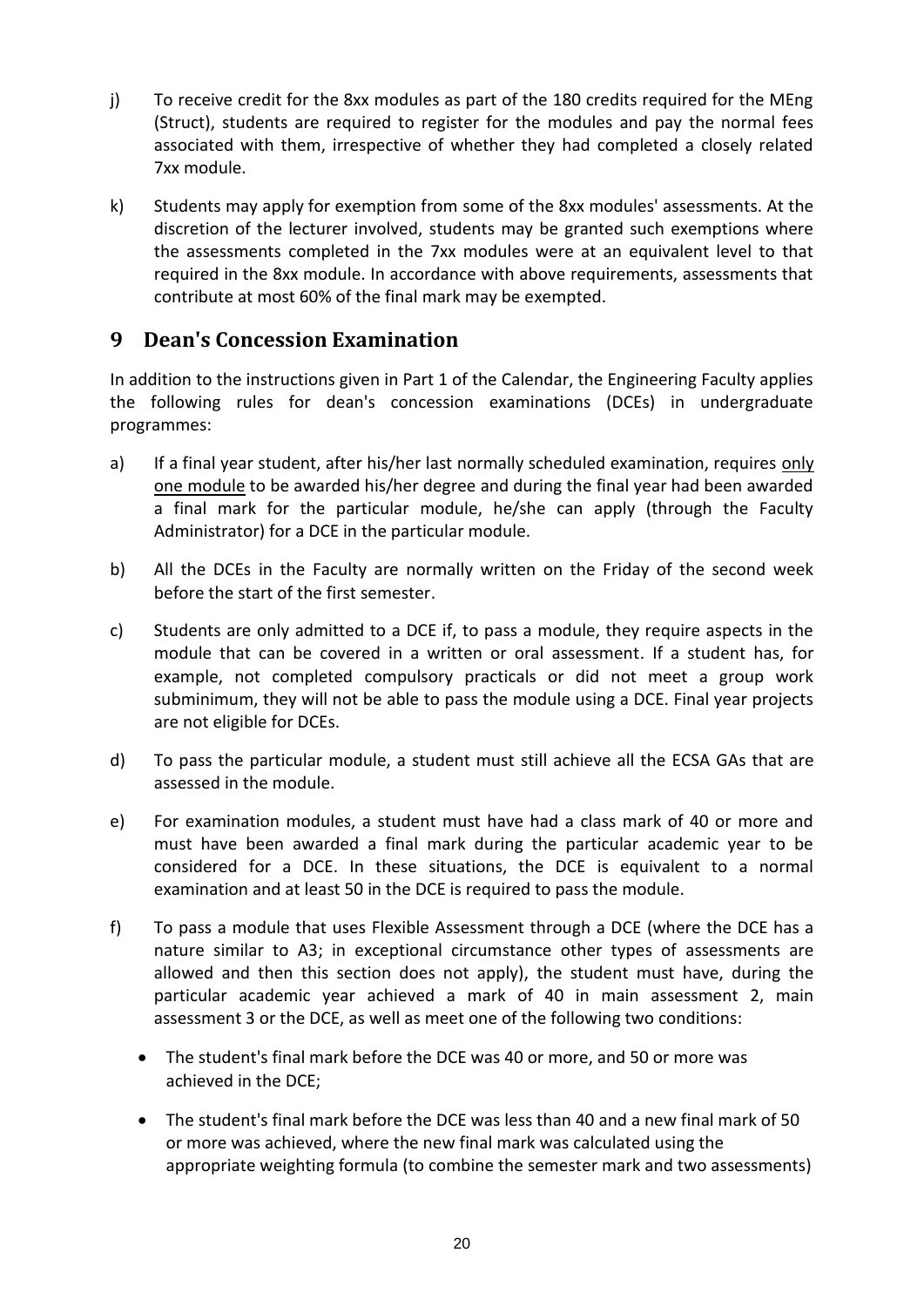in which the DCE mark was used together with the best of the previous main assessments.

- g) DCEs are normally not considered for project or assignment assessments.
- h) The new final mark after the DCE may not exceed 50. If a student does not pass the module after the DCE, his/her final mark remains unchanged.
- i) All DCEs are subject to internal moderation, in accordance with the University policy. The assessment of any ECSA GAs in a DCE must be externally moderated. If the DCE replaces an assessment that was externally moderated, then the DCE's question paper must also be externally moderated before the DCE and the scripts afterwards.
- j) The duration and character of the DCE should be similar to an examination question paper (for Examination modules), or the third main assessment (for Flexible Assessment modules. Alternatively, if the lecturers involved prefer it, the DCE may take the form of an oral assessment. At least two lecturers (normally the examiner and internal moderator) have to be present at the oral assessment. If the assessment is subject to external moderation, then the external must also observe the oral (it may be by telephone) and confirm his/her support for the result in writing or by email.

# <span id="page-23-0"></span>**10 Responsibilities Regarding the Implementation of the Assessment Policy**

#### <span id="page-23-1"></span>**10.1 Responsibilities of the Student**

The student

- ➢ ensures that he/she is familiar with the rules and regulations given in the General (Part 1) Calendar;
- $\triangleright$  ensures that he/she is familiar with the provisions given in the module framework with respect to assessment in the specific module; and
- $\triangleright$  undertakes to give an honest and dutiful effort in the assessments.

#### <span id="page-23-2"></span>**10.2 Responsibilities of the Assessor (the lecturer)**

The assessor

- $\ge$  ensures that he/she is familiar with the rules and regulations given in the General (Part 1) Calendar;
- $\triangleright$  ensures that he/she is familiar with the provisions in these rules and any ancillary documents relevant for assessment in the specific context;
- $\geq$  makes a conscious effort to use the criteria for effective assessment in their own contexts;
- ➢ ensures that all information about how the assessments of the module will proceed, are explained in the module framework; and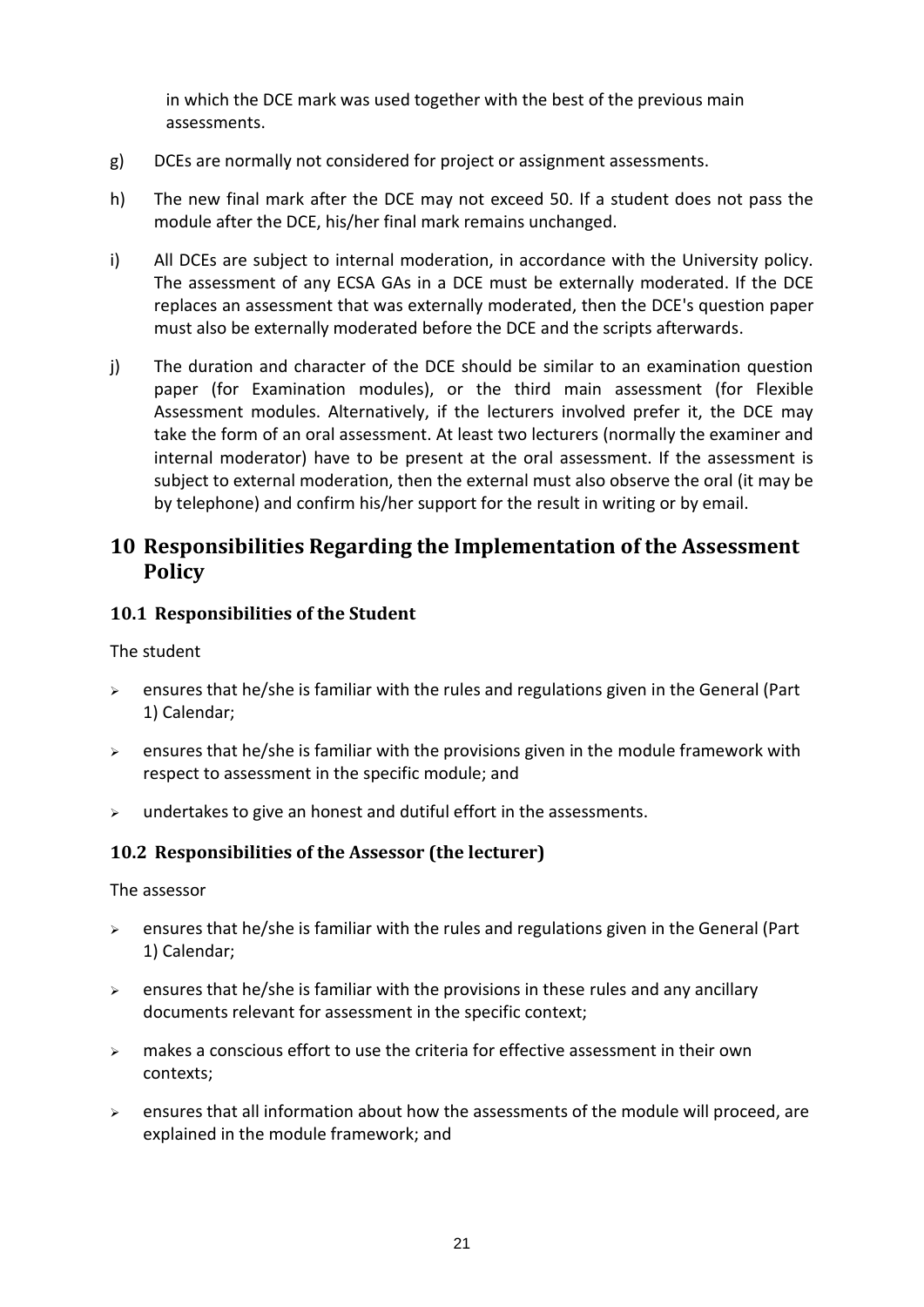$\geq$  assumes responsibility, in collaboration with the Departmental Chair and the Programme Co-ordinator, for his/her own development and/or training in assessment skills.

# <span id="page-24-0"></span>**10.3 Responsibilities of the Faculty**

The Engineering Faculty ensures, through the Programme Committee, that the requirements and provisions of these rules are interpreted and applied in accordance with the University's assessment policy and practices, and unique context of ECSA's prescriptions for assessment, as well as that they are realised in the assessment practices in the Faculty.

The Programme Committee of the Engineering Faculty is specifically responsible for

- $\geq$  the interpretation of the policy in terms of the requirements of the Faculty;
- $\geq$  the development and implementation of procedures for the promotion of effective practices related to assessment in the Faculty;
- $\geq$  the establishment of procedures and mechanisms to identify and resolve problems with the implementation of the assessment policy;
- $\triangleright$  ensuring that all categories of internal assessors receive appropriate training and/or development opportunities so that the requirements of the HEQC for assessment ability are satisfied.

#### <span id="page-24-1"></span>**10.4 Responsibilities of the Departmental Programme Coordinator**

The Departmental Programme Co-ordinator monitors the following aspects and takes action to follow up aspects that deserve attention:

- $\triangleright$  that assessment produces sufficient evidence that the outcomes of the programme are being achieved; and
- $\triangleright$  that appropriate assessment criteria and assessment methods are used.

The Departmental Programme Co-ordinator is the link between the Departmental Chairperson and departmental Management Committee, who assume overall responsibility for the programme(s) offered by the Department, and the Programme Committee of the Faculty.

# <span id="page-24-2"></span>**10.5 Responsibilities of the Departmental Chair**

The Departmental Chair

- $\triangleright$  develops a monitoring system for the Department's assessment practices to ensure that they meet the requirements of the University's policy;
- ➢ identify procedures, mechanism and a learning support system to handle deviations from the University's assessment policy;
- ➢ monitors students' perceptions of the quality of their assessment by means of module and lecturer feedback, and develops a support system where the assessment is found to not meet a satisfactory standard; and